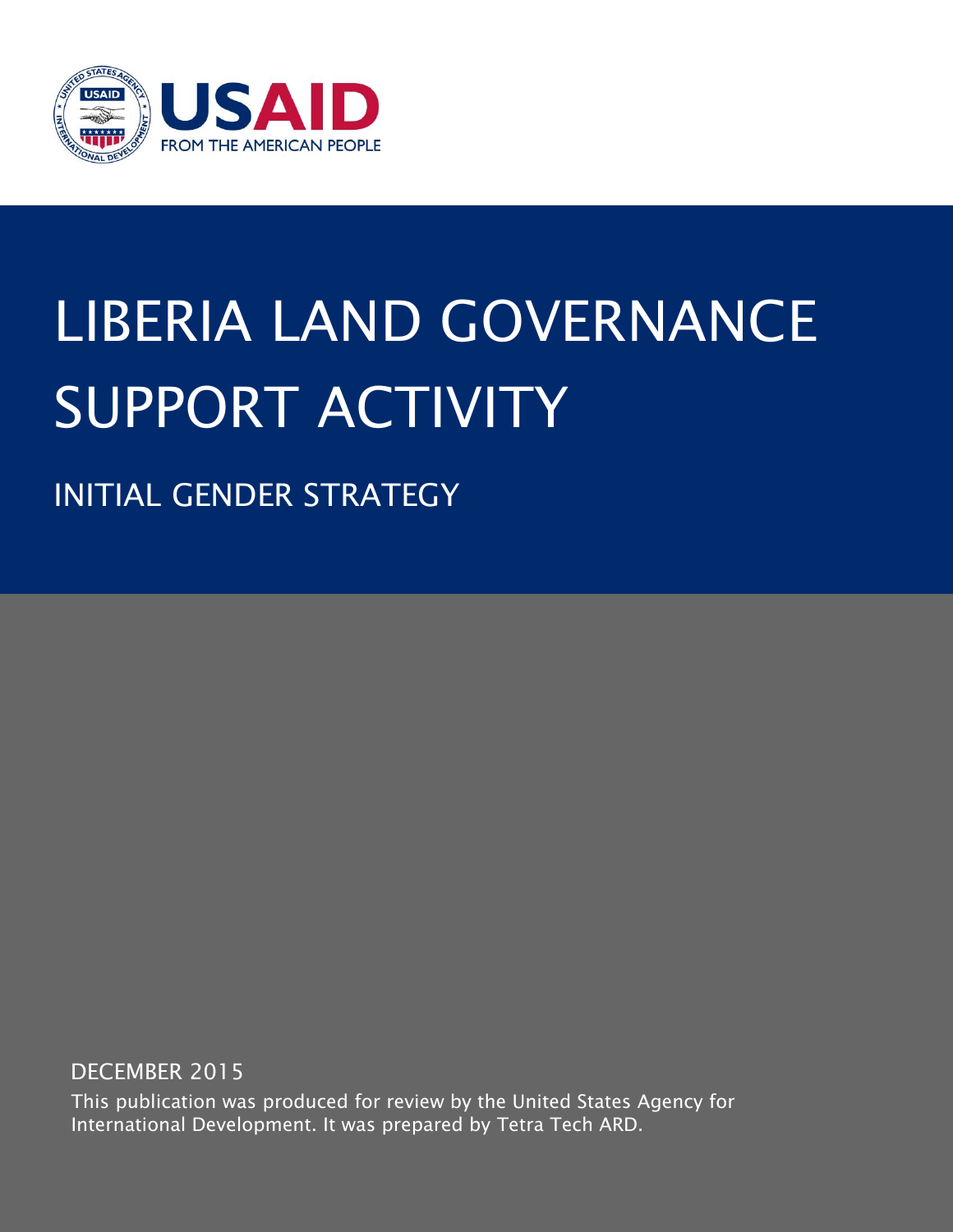This publication was produced for review by the United States Agency for International Development by Tetra Tech, through the Land Governance Support Activity, Contract No: AID-OAA-I-12-00032, Task Order No: AID-669-TO-15-00003.

This report was prepared by: Landesa 1424 Fourth Ave., Suite 300 Seattle, WA 98101 Telephone 206-528-5880

Landesa Contact:

Jennifer Duncan, Project Lead [JenD@landesa.org](mailto:JenD@landesa.org)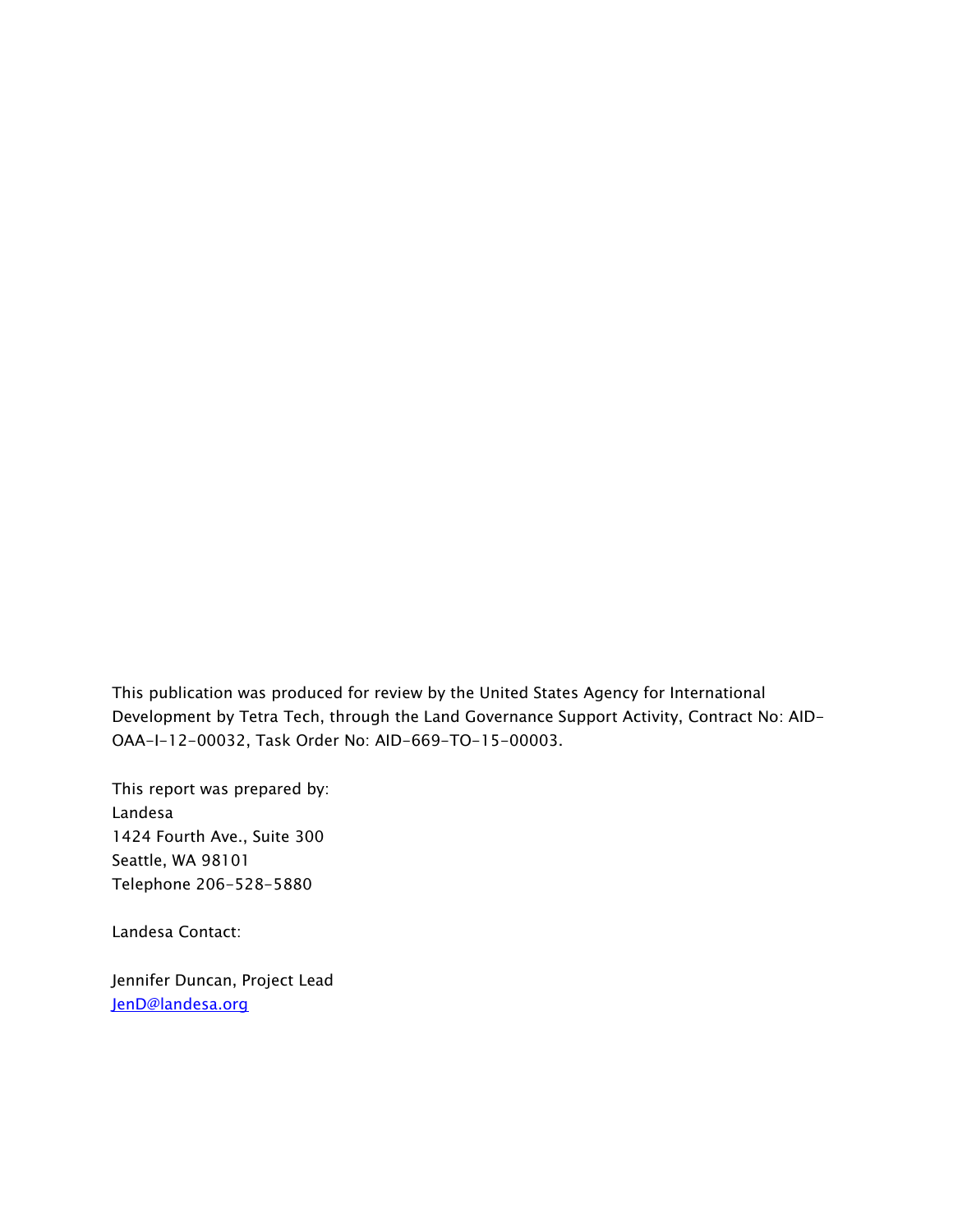# LIBERIA LAND GOVERNANCE SUPPORT ACTIVITY GENDER STRATEGY

DECEMBER 2015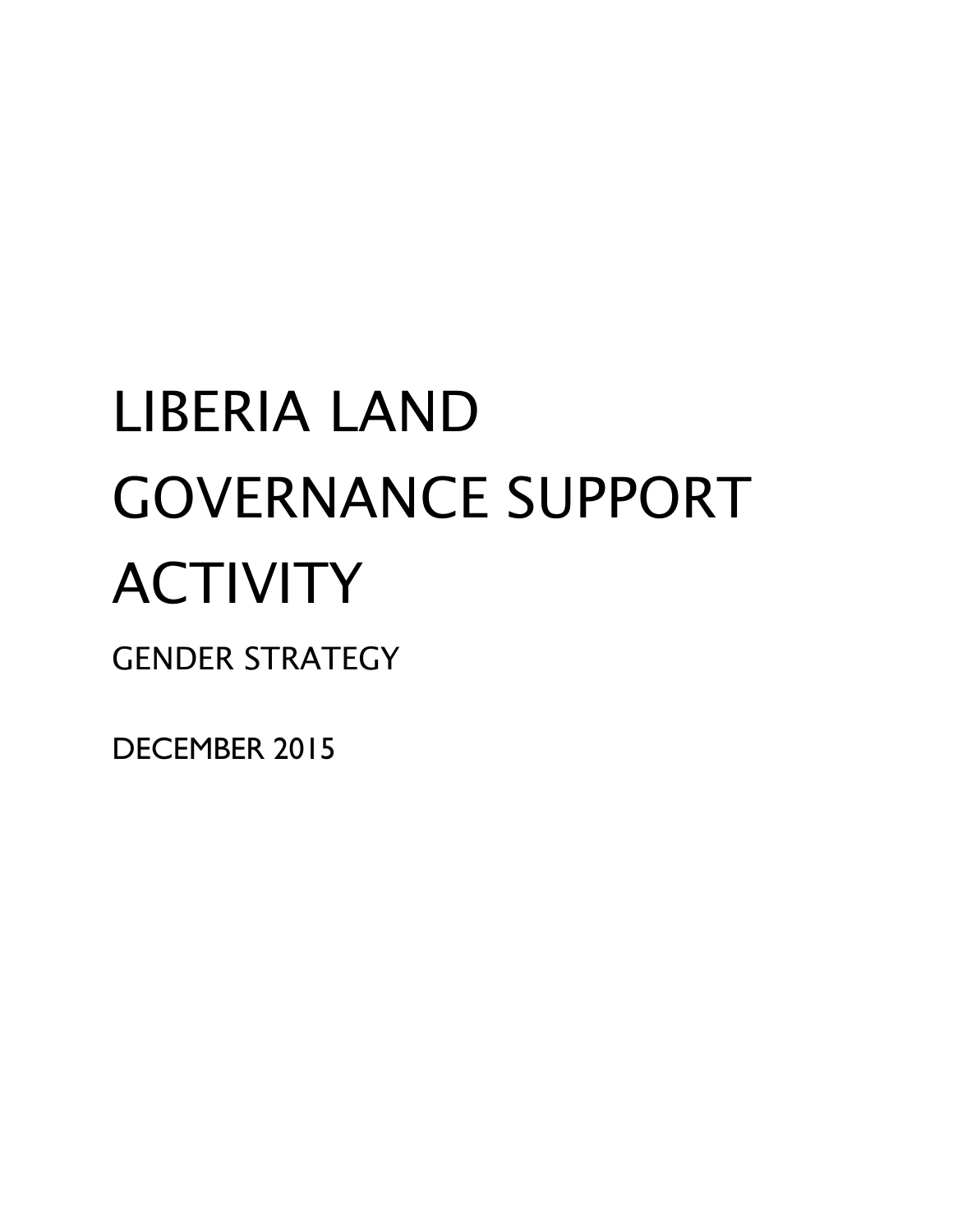#### DISCLAIMER

The author's views expressed in this publication do not necessarily reflect the views of the United States Agency for International Development or the United States Government.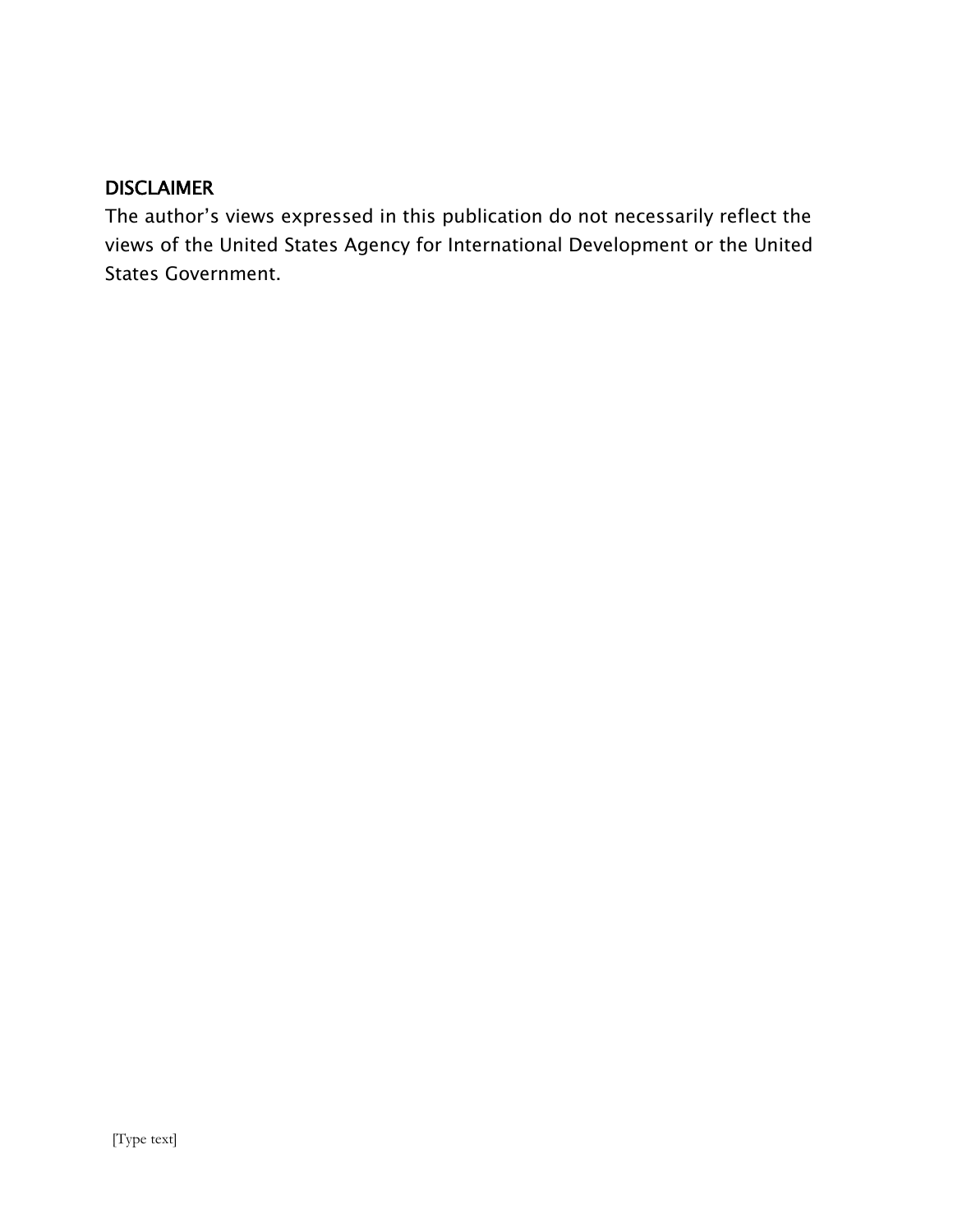## TABLE OF CONTENTS

| 1.0                                                                  |              |       |                                                                                     |  |  |  |  |
|----------------------------------------------------------------------|--------------|-------|-------------------------------------------------------------------------------------|--|--|--|--|
|                                                                      | $\mathbf{L}$ |       |                                                                                     |  |  |  |  |
| 2.0                                                                  |              |       | GENDER-RESPONSIVE PROJECT DESIGN AND IMPLEMENTATION  5                              |  |  |  |  |
|                                                                      | 2.1          |       |                                                                                     |  |  |  |  |
|                                                                      |              | 2.1.1 | Land laws, policies, administration and decision-making processes must actively     |  |  |  |  |
|                                                                      |              |       | 2.1.2 Accounting for gender differentials and intersectionality improves design and |  |  |  |  |
|                                                                      |              | 2.1.3 | An inclusive and participatory approach yields effective outcomes 6                 |  |  |  |  |
|                                                                      |              | 2.1.4 |                                                                                     |  |  |  |  |
|                                                                      |              | 2.1.5 |                                                                                     |  |  |  |  |
| 3.0                                                                  |              |       |                                                                                     |  |  |  |  |
|                                                                      | 3.1          |       | <b>IDENTIFYING GENDER DIMENSIONS AND IMPLICATIONS </b> 9                            |  |  |  |  |
|                                                                      |              | 3.1.1 |                                                                                     |  |  |  |  |
|                                                                      |              | 3.1.2 |                                                                                     |  |  |  |  |
|                                                                      |              | 3.1.3 |                                                                                     |  |  |  |  |
|                                                                      |              | 3.1.4 | Improving Human and Institutional Capacity for Gender-Responsive Land               |  |  |  |  |
|                                                                      |              |       |                                                                                     |  |  |  |  |
|                                                                      |              | 3.1.5 |                                                                                     |  |  |  |  |
| 4.0                                                                  |              |       |                                                                                     |  |  |  |  |
| APPENDIX 1: LAND GOVERNANCE SUPPORT ACTIVITY GENDERED MONITORING AND |              |       |                                                                                     |  |  |  |  |
| <b>EVALUATION: SUGGESTED AMENDMENTS TO THE LGSA MONITORING AND</b>   |              |       |                                                                                     |  |  |  |  |
|                                                                      |              |       |                                                                                     |  |  |  |  |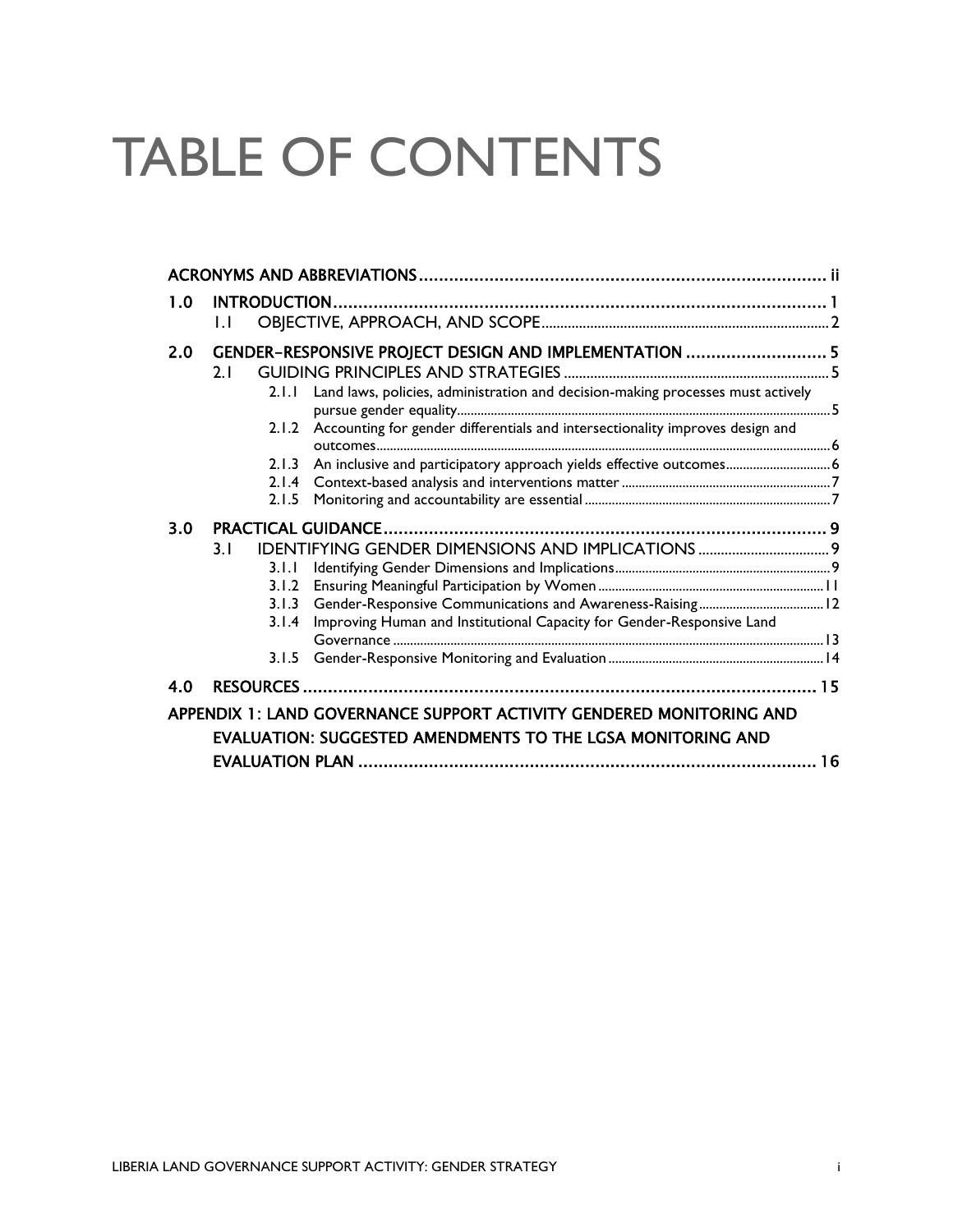## <span id="page-5-0"></span>ACRONYMS AND ABBREVIATIONS

| GOL          | Government of Liberia                              |
|--------------|----------------------------------------------------|
| LGSA         | Land Governance Support Activity                   |
| <b>LPIS</b>  | Land Policy and Institutional Support              |
| <b>MEP</b>   | Monitoring and Evaluation Plan                     |
| <b>USAID</b> | United States Agency for International Development |
| <b>USG</b>   | United States Government                           |
|              |                                                    |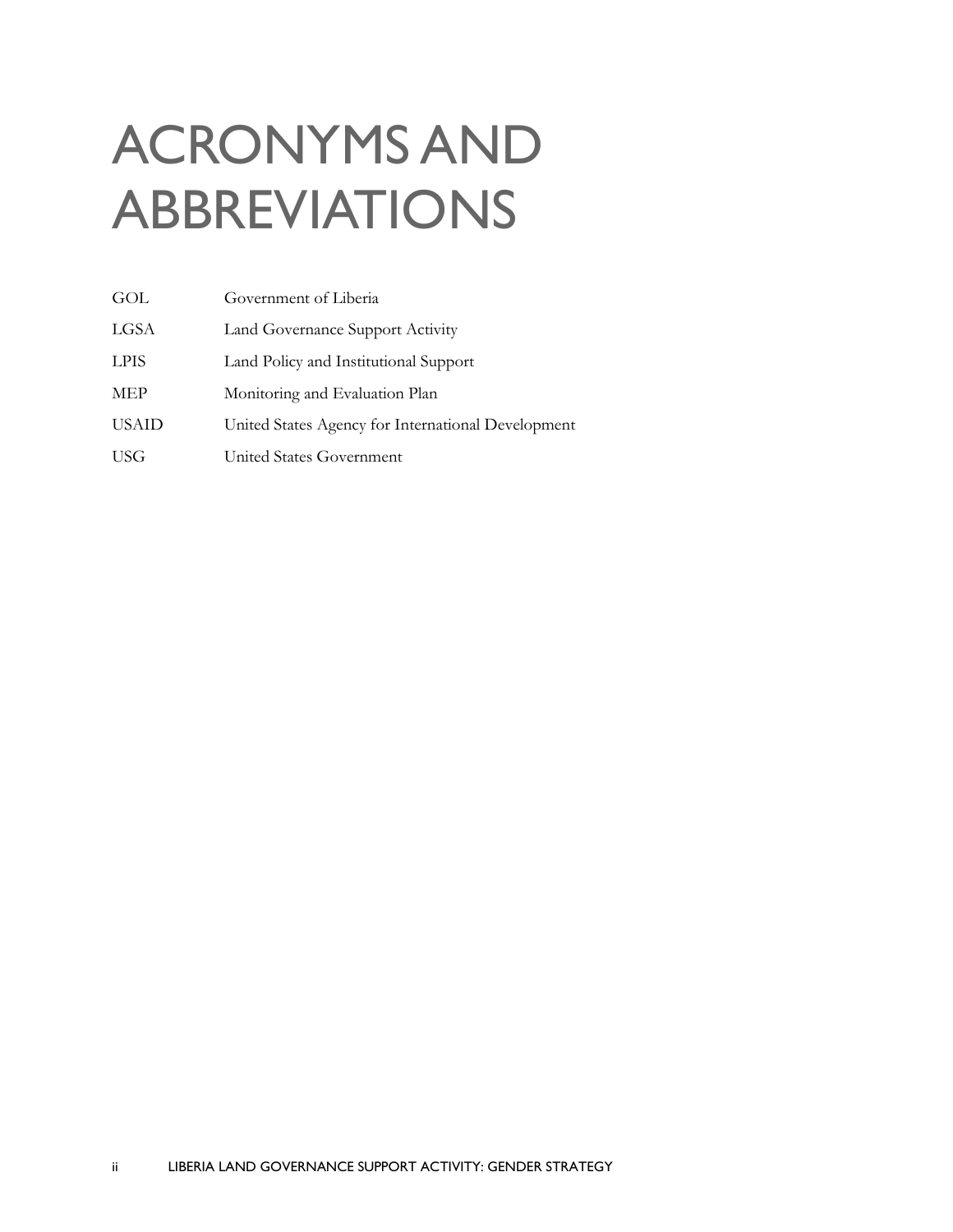### <span id="page-6-0"></span>1.0 INTRODUCTION

The Land Governance Support Activity (LGSA) will support the Government of Liberia (GOL) land rights reform process through four primary components: (1) demand-driven support to the land reform agenda led by the GOL; (2) strengthening the policy, legal, and regulatory framework for land governance; (3) development of a customary land rights recognition model based on the Land Rights Policy; and (4) support of stakeholder engagement in land governance through communications and outreach and enhancing local capacity through the provision of land sector services.

The LGSA must traverse Liberia's legal landscape of statutory and customary laws, infused with myriad local practices and social norms. While several formal laws uphold women's rights to use, access and own land, and the Constitution bans sex discrimination, other laws undercut women's equal right to land and resources. Overall, women in Liberia hold land in significantly lower proportion than do men.<sup>1</sup> Many documents providing evidence of land and property rights are issued in men's name only.<sup>2</sup> This has been attributed by women's rights groups to both lingering legal limitations and to women's low literacy rates (48% compared with 71% for men based on Liberia's latest Demographic and Health Survey).<sup>3</sup>

Moreover, rural women generally exercise rights to land within customary systems.<sup>4</sup> Under customary systems, women often depend on their kin relations - by blood or marriage – to access, use and control land. Such access can be tenuous, and vulnerable to breakdown in kin relations including those brought about by death or divorce.<sup>5</sup> Communities in Liberia are varied in their approaches and practices generally and around women's land rights specifically. As such each community's customs and practices will require careful gender analysis that accounts for the specific context of that community and the realities for the women associated with it.

A key project objective is the achievement of gender equality, as fundamental for the realization of human rights and central to effective and sustainable development outcomes.<sup>6</sup> As a critical social characteristic that shapes the experiences, roles, opportunities, constraints, rights, and responsibilities of men and women, gender and related dynamics underpin governance systems and practices, including those related to land. The LGSA aims to align GOL land laws, policies, and regulations with best practices, particularly around

- <sup>5</sup> Numubiru-Mwaura et al. (2012) Customary Land Tenure in Liberia: Findings and Implications Drawn from 11 Case Studies (Prepared for USAID's Liberia Land Policy and Institutional Support Project), p. xix.
- <sup>6</sup> USAID (2012) Gender Equality and Female Empowerment Policy, at [https://www.usaid.gov/sites/default/files/documents/1865/GenderEqualityPolicy\\_0.pdf.](https://www.usaid.gov/sites/default/files/documents/1865/GenderEqualityPolicy_0.pdf)

<sup>&</sup>lt;sup>1</sup> USAID (2010) Liberia Country Profile: Property Rights and Resource Governance, p. 7, at [http://www.usaidlandtenure.net/sites/default/files/country-profiles/full](http://www.usaidlandtenure.net/sites/default/files/country-profiles/full-reports/USAID_Land_Tenure_Liberia_Profile.pdf)[reports/USAID\\_Land\\_Tenure\\_Liberia\\_Profile.pdf.](http://www.usaidlandtenure.net/sites/default/files/country-profiles/full-reports/USAID_Land_Tenure_Liberia_Profile.pdf)

<sup>&</sup>lt;sup>2</sup> Advocates for Human Rights and Women's Solidarity, Inc (WOSI), Written Statement, LIBERIA: 62<sup>nd</sup> Sess. of the Committee on the Elimination of Discrimination Against Women (October 2, 2015) at http://tbinternet.ohchr.org/Treaties/CEDAW/Shared%20Documents/LBR/INT\_CEDAW\_NGO\_LBR\_21896\_E.pdf.

<sup>3</sup> USAID, The Demographic and Health Surveys Program (2013) The Demographic and Health Survey, Liberia , p. 33, available at [http://dhsprogram.com/publications/publication-FR291-DHS-Final-Reports.cfm.](http://dhsprogram.com/publications/publication-FR291-DHS-Final-Reports.cfm)

<sup>4</sup> Jappah et al., (2012), Women's Land Rights Study (Prepared for USAID's Liberia Land Policy and Institutional Support Project), p. 23. ; USAID Liberia Country Profile, supra note 1, p. 7.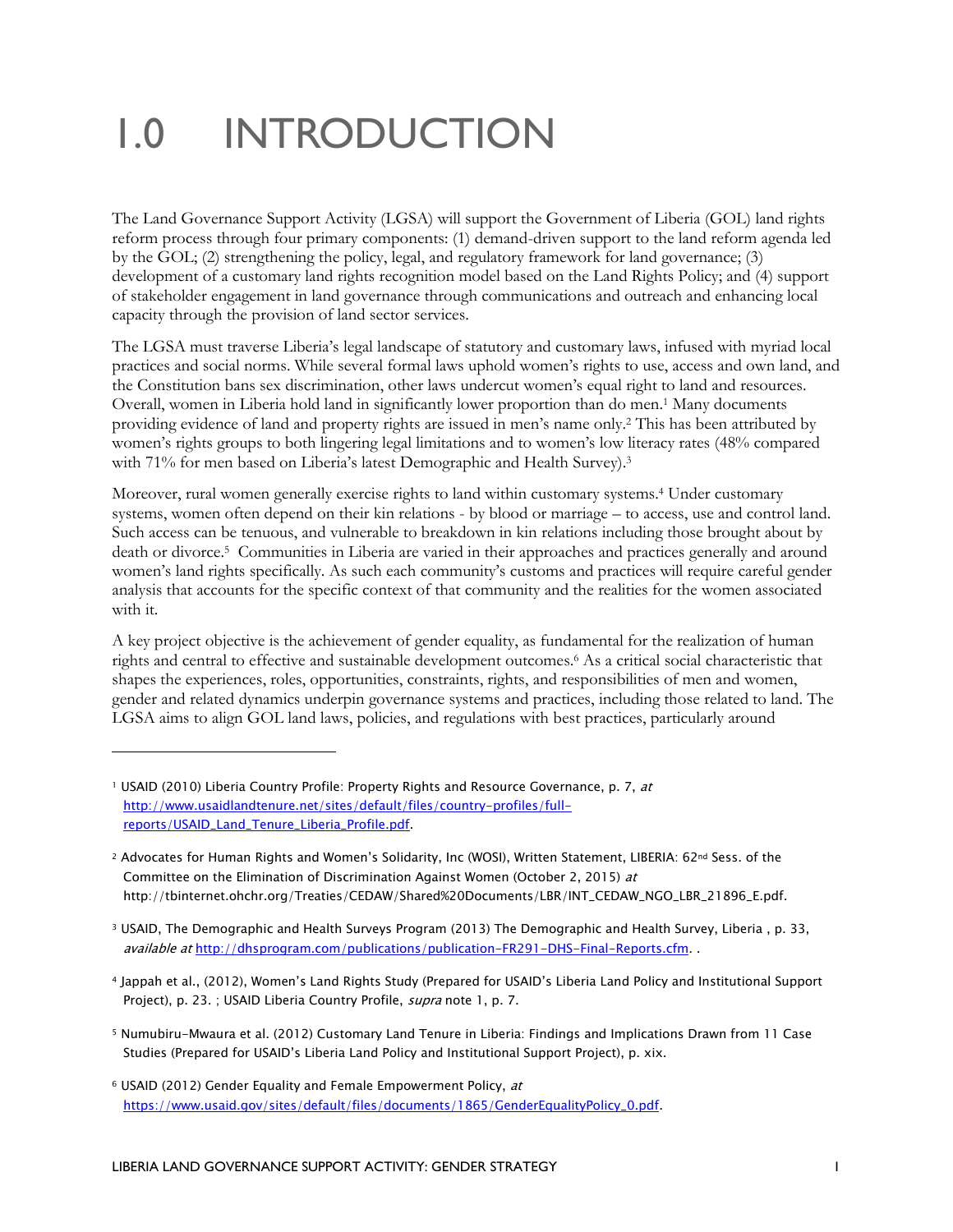recognition of customary land and the attendant impact on women in that process. It further seeks to inform policy-makers and communities about women's land rights, and influence the execution of relevant best practices.

This Gender Strategy provides a framework and guidance for a gender-responsive approach to the LGSA. The Gender Strategy directs the project team, implementers, and partners to account for gender differentials in the ways men and women might have varying experiences, priorities, knowledge, interests, opportunities, and constraints. It calls for a more holistic and nuanced approach to reveal complexities and challenges, and present opportunities to capitalize on the nexus between land rights, gender equality, and sustainable development. The Strategy intends to guide both project substance and processes – including monitoring and evaluation – through

The framework and principles draw from the gender strategy developed by Landesa's Senior Gender and Land Tenure Specialist, Hirut Girma, for the **Land Policy Initiative** (LPI), a joint program of the African Union, the African Development Bank, and United Nations Economic Commission for Africa. The LPI is a regional initiative to spur sound and equitable land policies as key to development carries important implications for Liberia's land reform process.

More information about the LPI can be accessed at [http://www.uneca.org/lpi/pages/about-lpi.](http://www.uneca.org/lpi/pages/about-lpi)

principles, strategies, and more concrete guidance for implementation.

The Strategy should be considered and implemented in tandem with the gender-related provisions of the project's Monitoring and Evaluation Plan (MEP). Please see Appendix 1 for a list of recommended amendments to the MEP.

In addition, thorough implementation of the Strategy will require application to LGSA partner work plans as these are developed. Integrating a gender perspective into LGSA's project components will improve processes and outcomes, and promote USAID's Gender Equality and Female Empowerment Policy objectives, which seek to reduce gender disparities in access to and control over productive resources and to enhance women's ability to realize their rights.<sup>7</sup>

### <span id="page-7-0"></span>1.1 OBJECTIVE, APPROACH, AND SCOPE

The Gender Strategy provides practical guidance to the LGSA project team and partners for ensuring a strong gender lens throughout the design and implementation of all project components. More specifically, it promotes a gender-responsive approach, which means identifying, taking account of, and making central to all project components the potential gender differential in interests, experiences, opportunities, and ability to exercise the full spectrum of land rights, from mere access to decision-making power.

Its core purpose is to enable LGSA to apply an approach that ensures that both the *project processes and actual implementation* account for existing gender inequalities, seek out opportunities to redress such inequalities, and result in outcomes that endeavour to benefit men and women equally.

With this purpose in mind, the Strategy calls for gender-equitable actions as a means to achieve gender equality, as enshrined in international, regional, and national legal documents. Gender equity means taking proactive measures to compensate for historical disadvantages of women – e.g., their exclusion from the use, control, ownership, management, and decision-making in relation to land and natural resources – and to

 $\ddot{\phantom{a}}$ 

<sup>7</sup> [Ibid.](file:///C:/Users/JenD/AppData/Local/Microsoft/Windows/Temporary%20Internet%20Files/Content.Outlook/8A2V70D7/Ibid)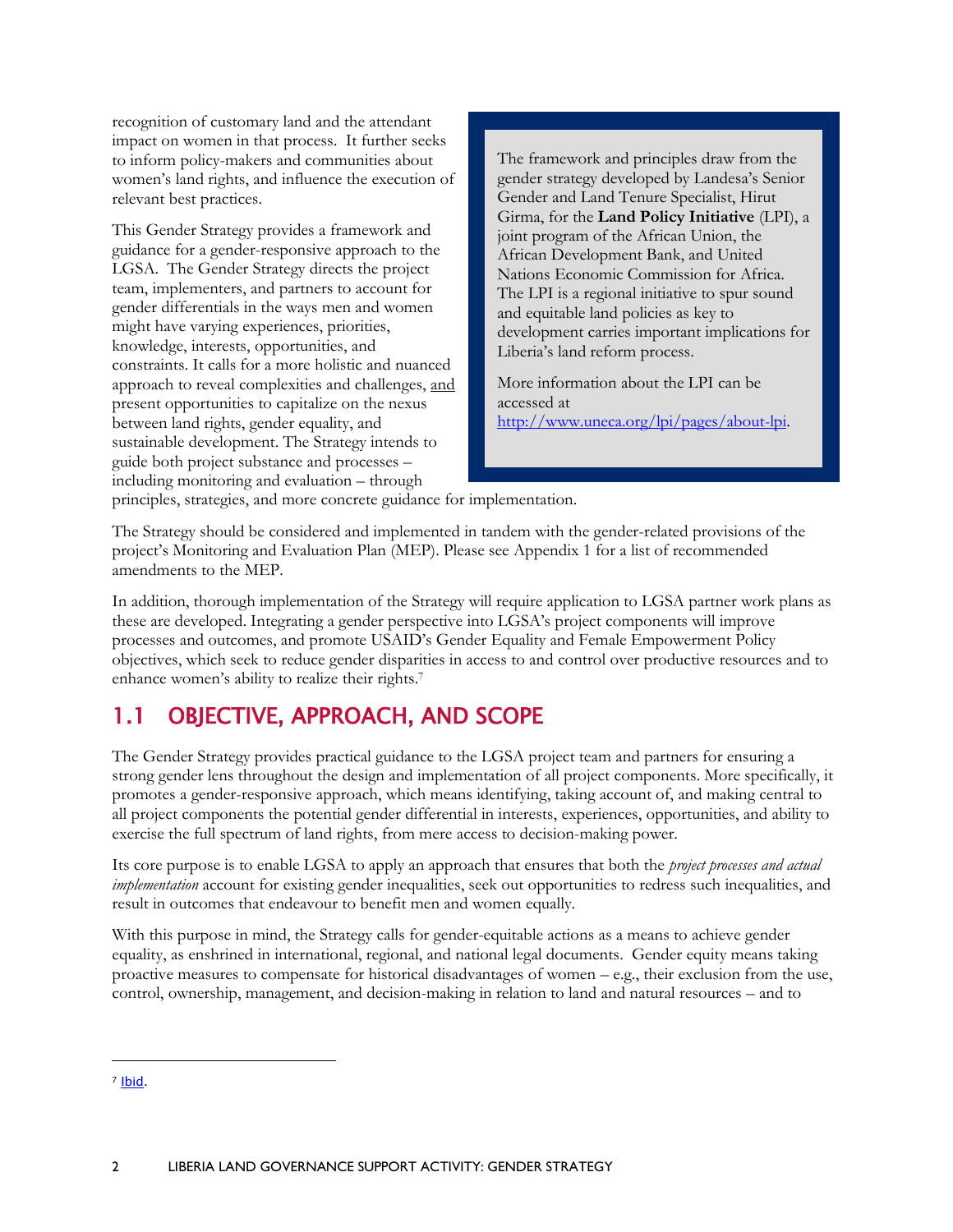overcome existing social, political, economic, and institutional realities that may disfavor women in the context of land rights.<sup>8</sup> The end goal, however, is gender equality as a fundamental human right.

The Gender Strategy integrates a gender-responsive approach into LGSA's plan through the following: (1) a set of guiding principles and cross-cutting strategies for gender-responsive project design and implementation; and (2) practical guidance for gender-responsive approaches to project components and activities.

This document intends to ensure that a gender perspective is incorporated throughout LGSA's first-year strategies and activities, as articulated in the project's Year One Work Plan. While the document is focused on year one of LGSA, its recommendations are cross-cutting, and should be applied, with adjustments, updates, and needed adaptations, to later stages of the project, both through the annual project work planning process and as necessary in response to emerging issues and developments on the ground.

<sup>8</sup> See, e.g., ACDI/VOCA (2012) Gender Analysis, Assessment and Audit Toolkit, at [http://acdivoca.org/sites/default/files/attach/legacy/site/Lookup/ACDI-VOCA-Gender-Analysis-Manual/\\$file/ACDI-](http://acdivoca.org/sites/default/files/attach/legacy/site/Lookup/ACDI-VOCA-Gender-Analysis-Manual/$file/ACDI-VOCA-Gender-Analysis-Manual.pdf)[VOCA-Gender-Analysis-Manual.pdf.](http://acdivoca.org/sites/default/files/attach/legacy/site/Lookup/ACDI-VOCA-Gender-Analysis-Manual/$file/ACDI-VOCA-Gender-Analysis-Manual.pdf)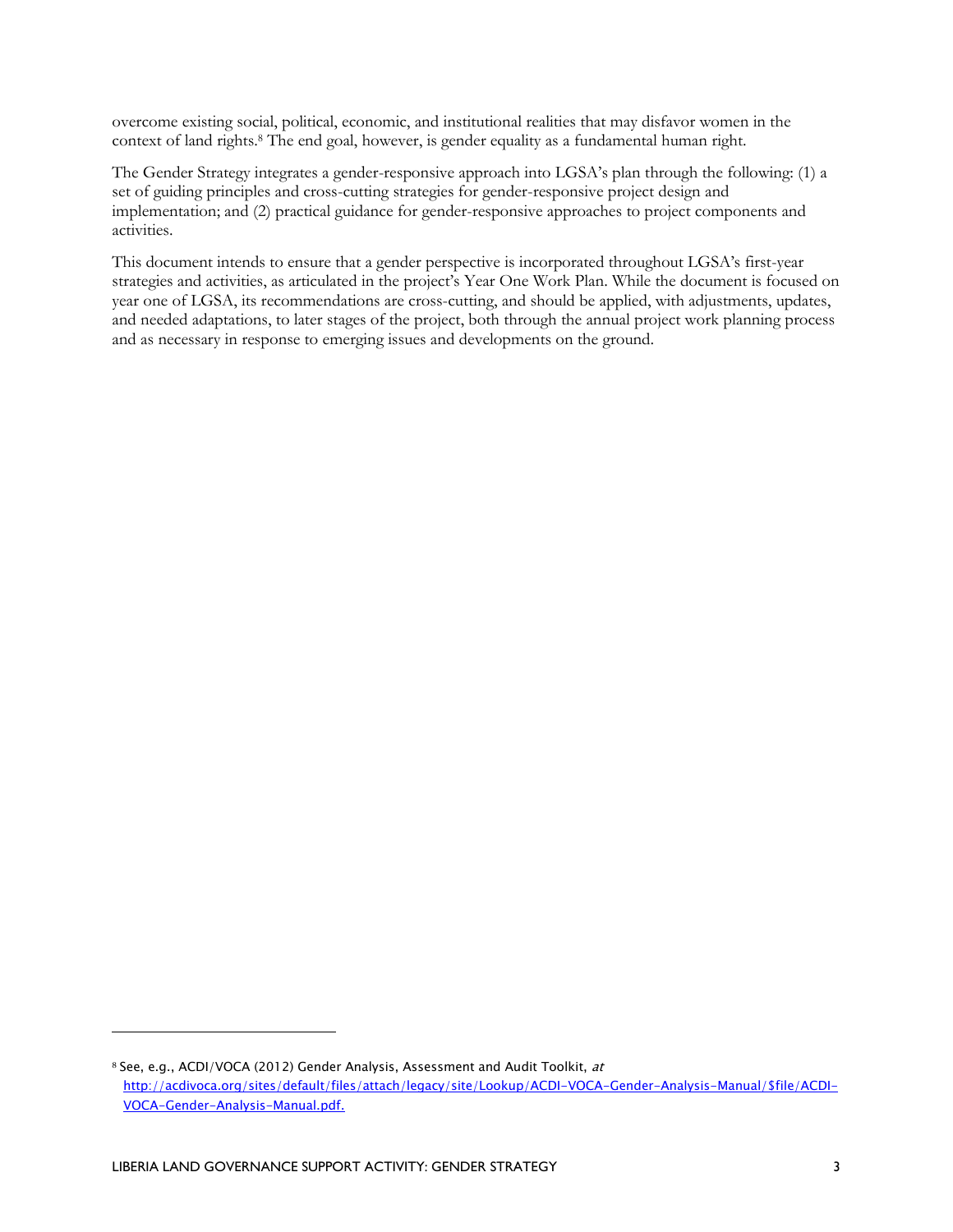### <span id="page-9-0"></span>2.0 GENDER-RESPONSIVE PROJECT DESIGN AND IMPLEMENTATION

The Gender Strategy is guided by a set of general principles and assumptions that serve as a foundation for its approach for gender-responsive project design and implementation. It also embraces a set of cross-cutting strategies that apply broadly across all project components and activities. Stakeholders responsible for implementing LGSA's various project components and activities are expected to reference and ensure alignment and consistency with these principles, assumptions, and cross-cutting strategies when developing component- or activity-specific strategies for ensuring a gender-responsiveness.

### <span id="page-9-1"></span>2.1 GUIDING PRINCIPLES AND STRATEGIES

The following guiding principles aim to prime and hone the project's gender lens in seeking genderresponsive approaches and solutions. <sup>9</sup>

#### <span id="page-9-2"></span>2.1.1 LAND LAWS, POLICIES, ADMINISTRATION AND DECISION-MAKING PROCESSES MUST ACTIVELY PURSUE GENDER EQUALITY

Gender-neutral approaches, as with presumably gender-neutral laws and regulatory processes, are generally insufficient to address important gendered differences and are likely to have substantially different impacts on men and women. A gender-neutral clause promising equal rights to own land, for example, might simply entrench social realities where men register land as sole head of household and officials only include men's names on documents based on such assumptions.

Gender dimensions of land policies, laws, regulations, processes, and interventions are relevant to a range or bundle of rights across a continuum of land regimes, from statutory to customary and informal systems of land allocation and governance. Women and men may have different levels of access to and security in the various rights in the bundle, which typically include the rights to buy, sell, rent in, rent out, inherit, bequeath, gift, mortgage, and use land. Likewise, other rights tend to fall along gender lines, such as the rights to control income from harvest, decide which crops to plant, control passage of people or livestock or exclude others from land. Women farmers, for example, often face obstacles in accessing inputs and labor to enhance the productivity of their land.

<sup>9</sup> Many of the points enumerated herein are drawn from two other gender strategies to which Landesa contributed: Landesa, Responsible Investments in Property and Land (RIPL) Project, Gender Integration Strategy: Working Document Version 1.0, Updated August 31, 2015; and Hirut Girma (Landesa), Gender Strategy for the Implementation of the Land Policy Initiative Strategic Plan, 2015.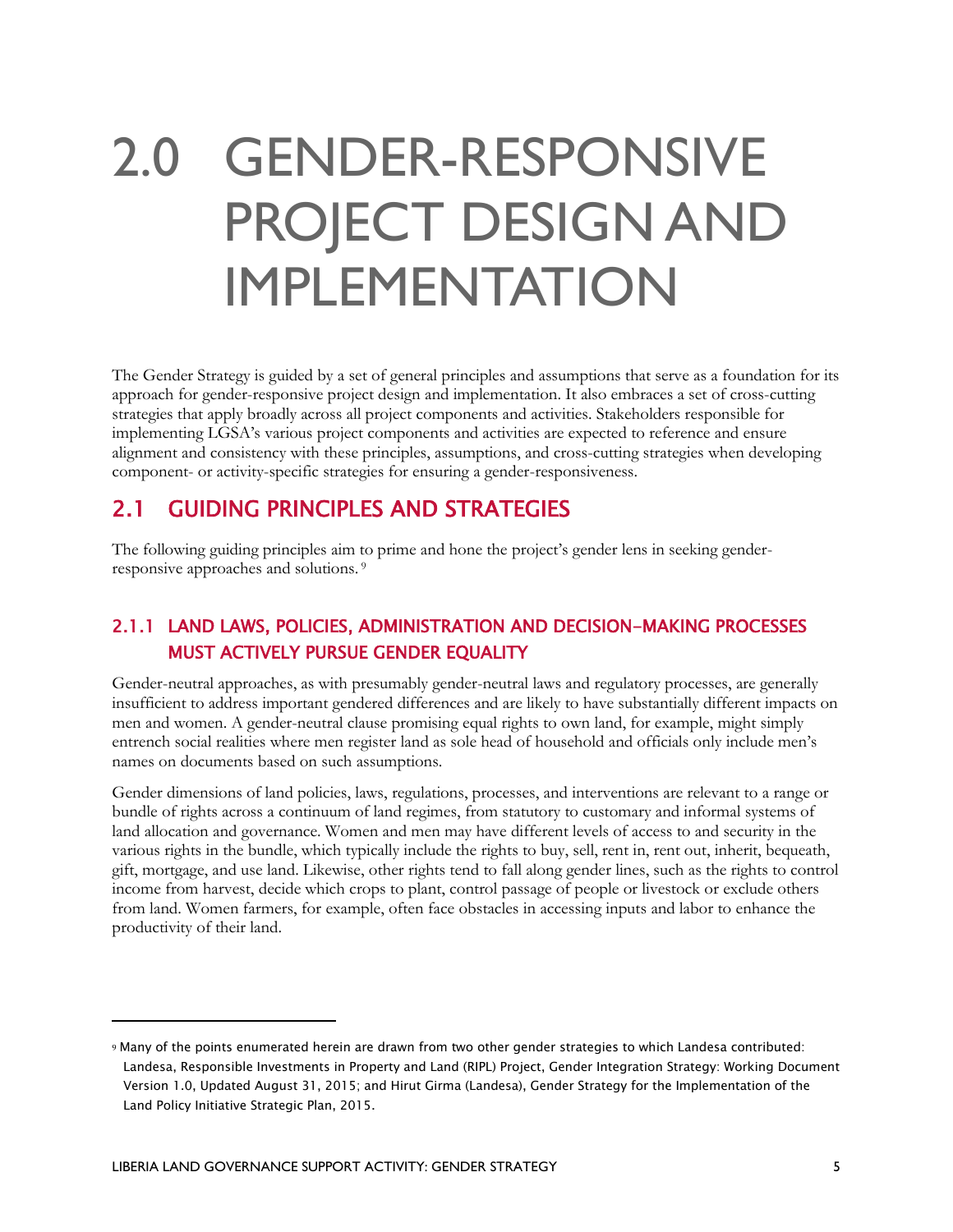Accounting for the gender dimensions of land policies, laws, regulations, processes, and interventions may also require identifying and understanding implications with respect to natural resources more broadly, including in access and decision-making about natural resources, forests, and minerals.

<span id="page-10-0"></span>**Strategy tip:** Apply a women's land rights framework (detailed below in section 3) to identify the gender dimensions of land-related policies, laws, regulations, and other interventions across a continuum of rights.

#### 2.1.2 ACCOUNTING FOR GENDER DIFFERENTIALS AND INTERSECTIONALITY IMPROVES DESIGN AND OUTCOMES

Processes that fail to differentiate gender-specific experiences, priorities, knowledge, interests, opportunities, and constraints risk perpetuating gendered land relations, as rights to land are generally not available to or exercised by women in the same way that they are by men.

Men and women may have different priorities and knowledge because they have different experiences based on gender-defined roles and positions within society and households. While women of varying backgrounds and life experiences are often lumped together, they are not a homogenous group. To thoughtfully account for gender differentials, the analysis must address the varied opportunities and challenges women in different contexts and of multiple identities face. This overlap or intersectionality of identities and characteristics means that women (and men) operate at the nexus of their socio-economic status, age, religion, ethnicity, community affiliation, race, geography, marital status, parental status, etc. These intersecting identities often shape and define women's experiences, and other's perceptions of them. An intersectional analysis gets at perceptions of women, discrimination, advantages, privileges, or other treatment and attitudes which are often based on more than one attribute and interplays between them.

**Strategy tip:** Account for the different experiences, priorities, knowledge, interests, opportunities, and constraints of men and women. Specifically, aim to answer and address: (1) How will the different roles, responsibilities, and status of women and men within the community, political sphere, workplace, family, and household (for example, roles in decision-making and different access to and control over resources and services) affect the work to be undertaken for a specific project component or activity; and (2) How will the anticipated results of that work affect women and men differently?

#### <span id="page-10-1"></span>2.1.3 AN INCLUSIVE AND PARTICIPATORY APPROACH YIELDS EFFECTIVE OUTCOMES

Meaningful participation is critical across all stages of the project, whether as part of project planning and staffing, or as part of community-level implementation. Meaningful participation by both women and men plays a critical role in advancing gender-responsive outcomes. Processes that are inclusive and consultative of women are more likely to reflect and account for these differences and to yield outcomes that are overall more efficient and effective. Meaningful participation often requires preparation and awareness-raising to equip women with robust awareness of the gender implications of the relevant legal frameworks, pending reforms and changes. Knowledge is key for active and direct participation, as is an enabling environment that embraces such interventions.

In addition it is critical to ensure gender specialists are integrated into project staffing, and provided the mandate and authority to input, monitor and assess gender integration into the project. The LGSA Gender and Land Specialist should also have access to tools, comparative experiences and promising practices concerning the project's sensitive and process elements. For LGSA, this would include expert support around communal land reform in policy and in practice. The Gender and Land Specialist should also be entrusted (and supported) in efforts to orient and train project staff, implementers, and partners on gender –responsive approaches.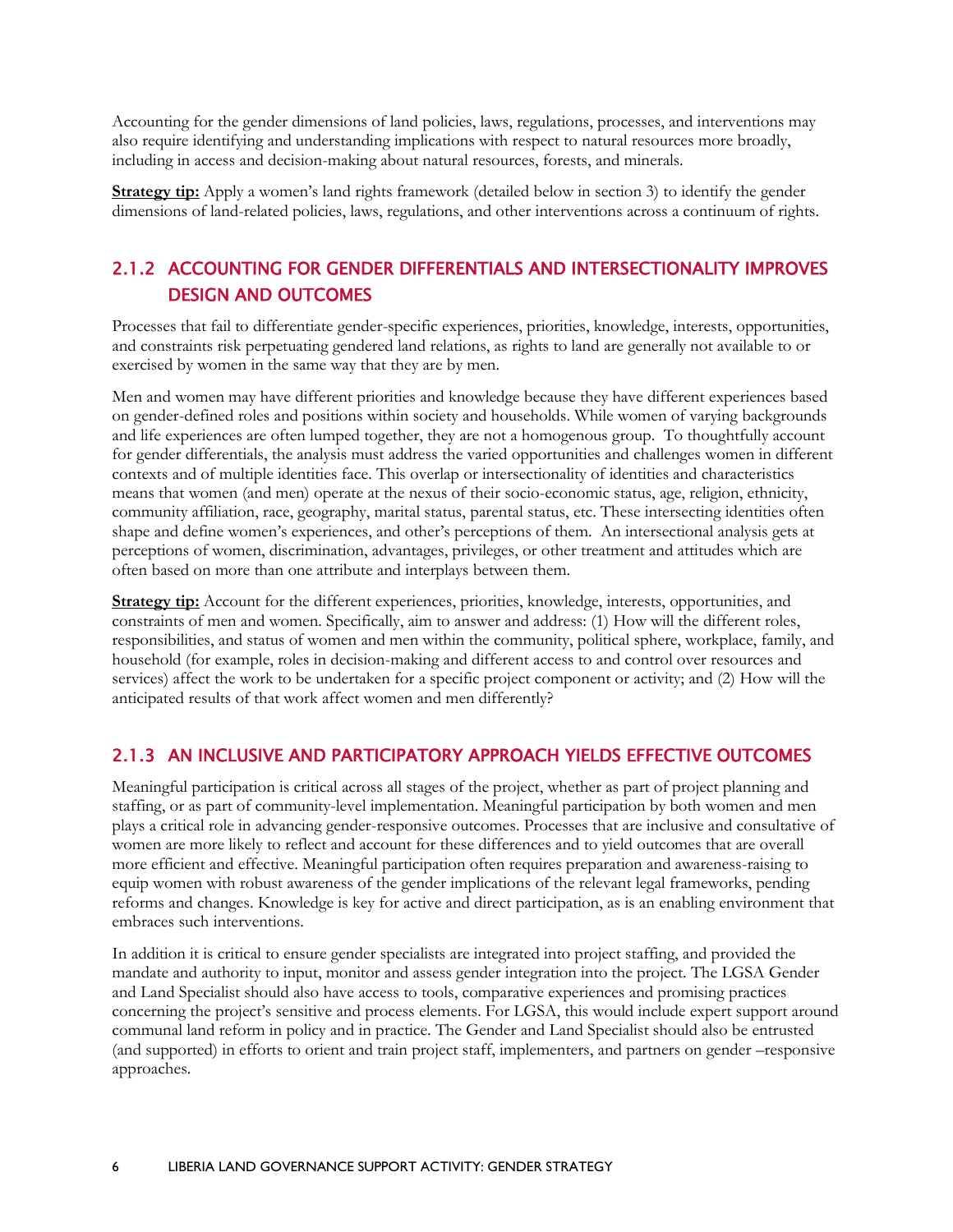**Strategy tip:** Seek and include input from women and groups representing their interests. Ensure participation by women across all project components. This includes within project infrastructure and processes – for example, regarding staffing, conferences, research design and execution, trainings, professional development opportunities, outreach to and selection of organizational partners, etc. – and throughout components and activities that involve policy and decision-making bodies all levels, from the national level to the community level.

<span id="page-11-0"></span>Emphasize meaningful participation, as numerical representation of women alone is often insufficient to facilitate their active and direct involvement. Track and monitor level and quality of women's participation.

#### 2.1.4 CONTEXT-BASED ANALYSIS AND INTERVENTIONS MATTER

As with the gender and intersectional analysis, interventions which are realistic, appropriate to context, and flexible are more likely to address longstanding issues of gender inequality.

**Strategy tip:** Carry out periodic checks, ideally with broad-based and inclusive input from stakeholders, to assess and validate interventions and course-correct if and as needed.

#### <span id="page-11-1"></span>2.1.5 MONITORING AND ACCOUNTABILITY ARE ESSENTIAL

Accountability systems are essential for ensuring and assessing the integration, implementation, and effectiveness of a gender-responsive approach. The MEP must incorporate a robust gender perspective, including requirements for sex-disaggregated data for all aspects of project design and implementation that will track progress toward gender integration in all aspects, ranging from project staff composition, to whether adopted laws and policies are gender-responsive. See Appendix 1 for detailed recommendations for gender-related indicators in the Monitoring and Evaluation Plan.

**Strategy tip:** Ensure the Monitoring and Evaluation Plan identifies and tracks gender dimensions of all project components and activities within the Year One Work plan and later versions of the Work Plan. Wherever data is collected, require that it be sex-disaggregated. The Monitoring and Evaluation Plan should include indicators that enable tracking of progress on the Gender Strategy itself (please refer to Appendix 1).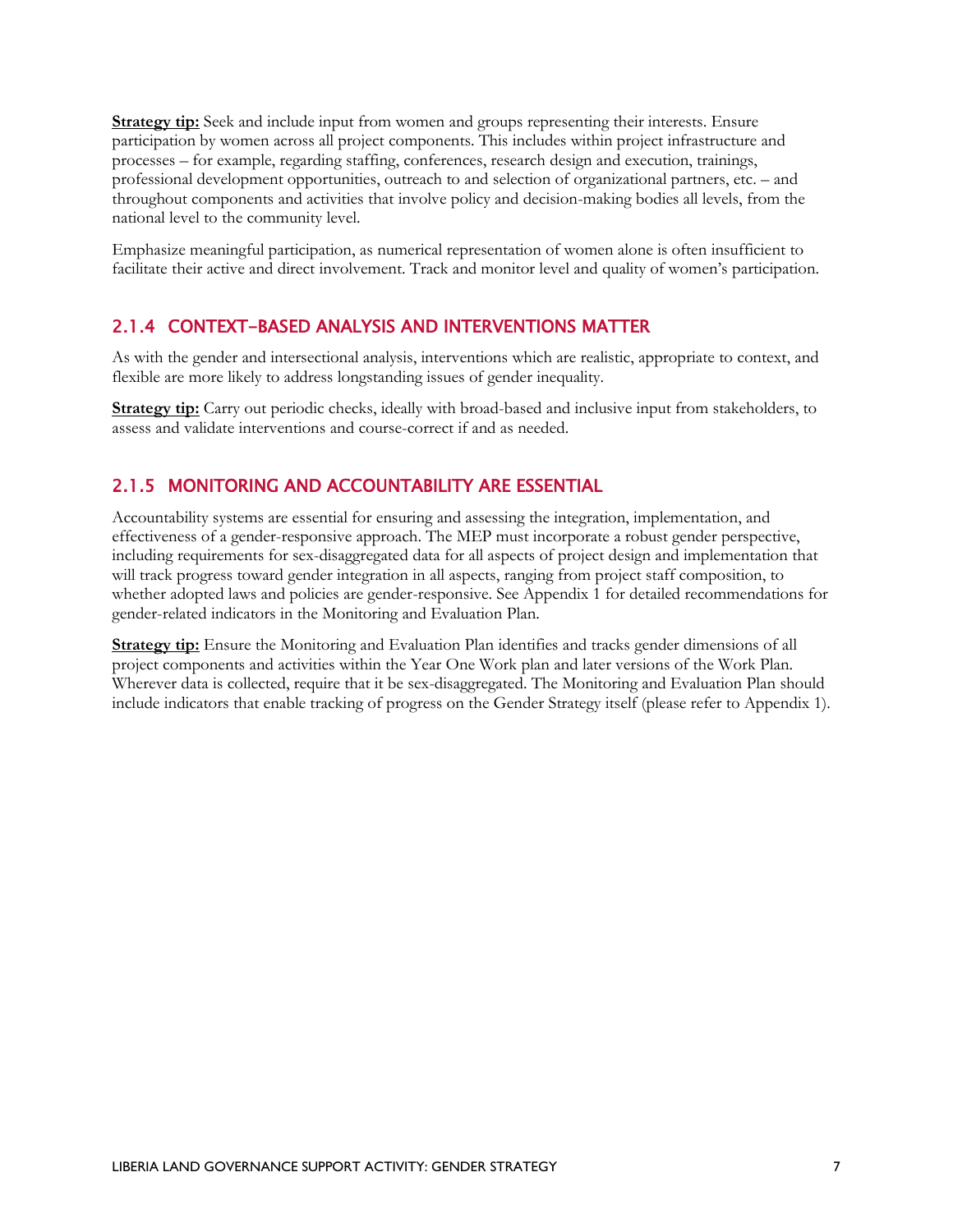# <span id="page-12-0"></span>3.0 PRACTICAL GUIDANCE

Building on the guiding principles outlined above, this section provides more detailed queries and guidance for project implementation.

### <span id="page-12-1"></span>3.1 IDENTIFYING GENDER DIMENSIONS AND IMPLICATIONS

#### <span id="page-12-2"></span>3.1.1 IDENTIFYING GENDER DIMENSIONS AND IMPLICATIONS

To identify and account for gendered dimensions of project processes and impacts, LGSA should carry out a Gender Analysis, based on USAID requirements, which would incorporate the Secure Land Rights for Women framework, aimed at elucidating the ways in which various factors affecting land rights may differ for women and men. 10

A Gender Analysis is a tool for examining the differences between the roles that women and men play in communities and societies, the levels of power they hold, their needs, constraints, and opportunities, and the impact of these differences on their lives.<sup>11</sup> USAID uses gender analyses to identify, understand, and describe gender differences and the impact of gender inequalities on projects. The Agency requires a Gender Analysis as an element of strategic planning and project design, and has identified it as the basic foundation on which gender integration is built.<sup>12</sup>

While the Year One Work Plan does not call explicitly for a Gender Analysis, it does provide that Landesa will update and deepen the Women's Land Rights Study developed under the Land Policy and Institutional Support (LPIS) project, building on it through field research aimed at informing potential interventions for optimal implementation of the land policy and related policies and laws.

Specific guidance for identifying and accounting for the gendered dimensions of lived realities and the landrelated policies, laws, regulations, and other interventions that affect them is as follows:

 Efforts to update and deepen the Women's Land Rights Study should be expanded to meet the objectives of a gender analysis as outlined in USAID's Gender Equality and Female Empowerment Policy.<sup>13</sup> Broadly, the strategy for updating and deepening the Study should seek to identify root causes of existing gender inequalities or obstacles to female empowerment so that they can be proactively addressed in project

<sup>10</sup> This framework was developed by Landesa and utilized in various USAID documents, such as, USAID (2013) Issue Brief, Land Tenure and Food Security, p. 4, at [http://www.usaidlandtenure.net/sites/default/files/USAID\\_Land\\_Tenure\\_Food\\_Security\\_and\\_Tenure\\_Issue\\_Brief\\_1.pdf](http://www.usaidlandtenure.net/sites/default/files/USAID_Land_Tenure_Food_Security_and_Tenure_Issue_Brief_1.pdf) . See also, Resource Equity (2015) Women's Land Tenure Framework for Analysis: Land Rights, at [http://landwise.resourceequity.org/guides/3/subguides/13#introduction-to-women-s-land-rights.](http://landwise.resourceequity.org/guides/3/subguides/13#introduction-to-women-s-land-rights)

<sup>11</sup> USAID (2012) Gender Equality and Female Empowerment Policy, *supra* note 5.

<sup>12</sup> USAID, Guide to Gender Integration and Analysis, Additional Help for ADS Chapters 201 and 203; USAID (2012) Gender Equality and Female Empowerment Policy, supra note 5.

<sup>&</sup>lt;sup>13</sup> USAID (2012) Gender Equality and Female Empowerment Policy, *supra* note 5; USAID, Tips for Conducting Gender Analysis at the Activity or Project Level: Additional Help for ADS Chapter 201, 2011, at [https://www.usaid.gov/sites/default/files/documents/1865/201sae.pdf.](https://www.usaid.gov/sites/default/files/documents/1865/201sae.pdf)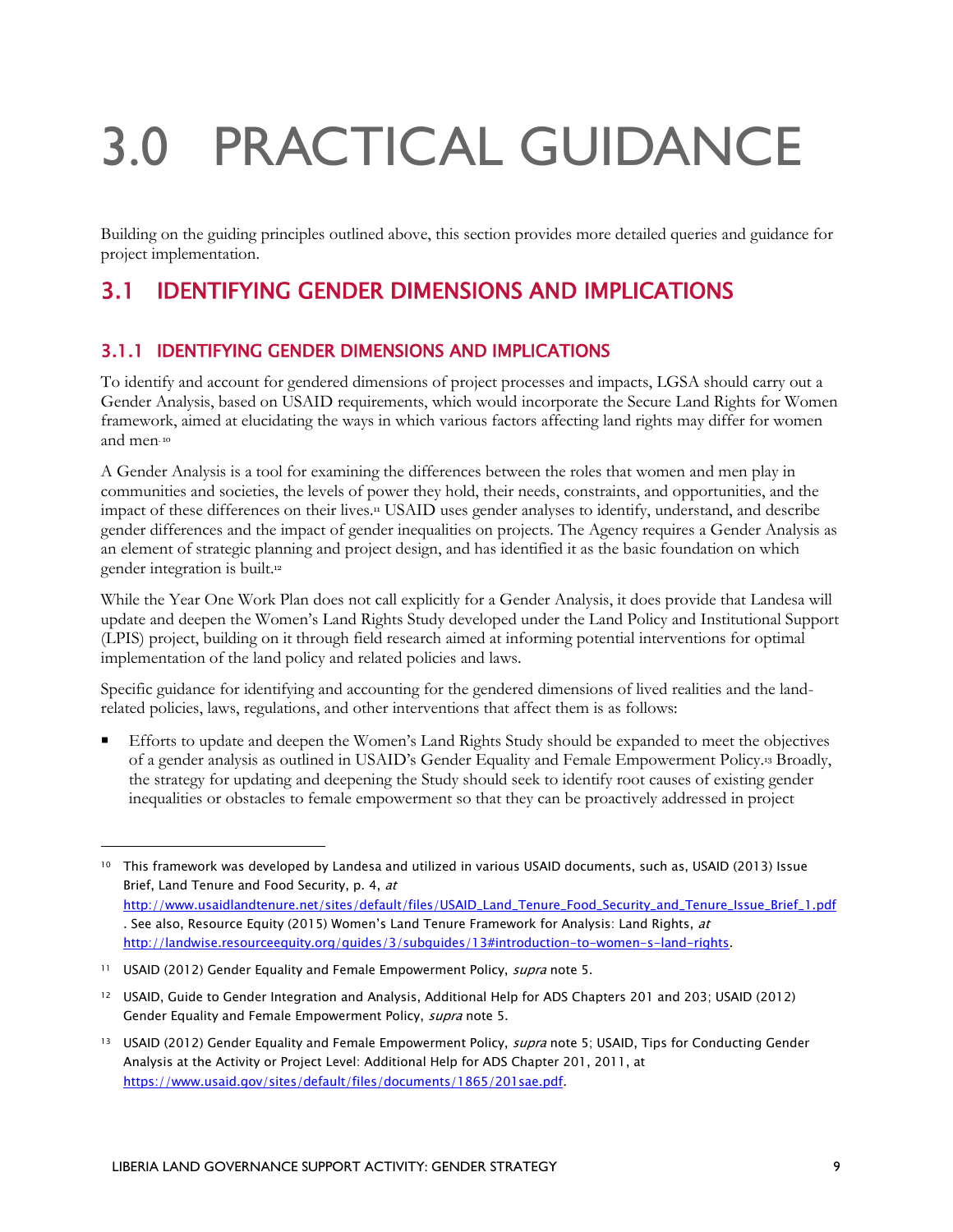design and can inform opportunities to promote women's leadership and participation. It should also identify potential adverse impacts and/or risks of gender-based exclusion that could result from project activities.<sup>14</sup>

- To ensure land-related laws and policies addressed under the LGSA adequately address and uphold gender equality, the Women's Land Rights Study and other research and assessments must systematically take account of the different factors that affect women's land rights. Such efforts could be guided by the secure land rights for women framework, which is particularly relevant to Liberia where a dual system of customary and statutory laws exists.<sup>15</sup>
- Findings from the updated Women's Land Rights Study should be taken into account across all other LGSA project components and activities as relevant. Specifically, implementing stakeholders should reference findings related to men's and women's varying experiences, priorities, knowledge, interests, opportunities, and constraints and ensure that these inform their approach to specific project components and activities.
- Stakeholders responsible for various LGSA components and activities in particular those related to research and provision of input into policies, laws, regulations, and the design of interventions around community land – should integrate the secure women's land rights framework into their respective strategies and planning processes.

| <b>DIMENSION</b>                                                                                                                                                                                                      | <b>GUIDING QUESTIONS FOR IDENTIFICATION &amp; ANALYSIS OF GENDER</b><br><b>DIMENSIONS</b>                                                                                                                                                                                                                                                                                                                                                                                                                                                                                                                                                                                                                                  |
|-----------------------------------------------------------------------------------------------------------------------------------------------------------------------------------------------------------------------|----------------------------------------------------------------------------------------------------------------------------------------------------------------------------------------------------------------------------------------------------------------------------------------------------------------------------------------------------------------------------------------------------------------------------------------------------------------------------------------------------------------------------------------------------------------------------------------------------------------------------------------------------------------------------------------------------------------------------|
| Legitimate & Recognized:<br>The degree to which a<br>woman's land rights are<br>legally and socially<br>legitimate, and therefore<br>secure, depends on who<br>recognizes these rights.                               | . Who and/or what recognizes these rights? i.e., are a woman's land<br>rights recognized by law, custom, her family, her clan, her community?<br>Some of these? None?<br>. Does a woman's marital status determine her access to land rights,<br>thereby not recognize the rights of cohabitating spouses and their out-<br>of-wedlock children?<br>• Does the law limit what type of land women (but not men) may own,<br>control, bequeath, or inherit (such as e.g., ancestral land)?<br>. Would a court recognize a women's claim to what she perceives to be<br>her land?<br>. Do the law and judiciary recognize her rights to transfer, alienate,<br>control and make decisions about land (and natural resources)? |
| Susceptibility to change: A<br>woman's land rights are<br>secure if - unlike for a male<br>counterpart - they are not<br>subject to changes in her<br>social status, family<br>structure, or community<br>leadership. | • Are a woman's land rights subject to factors such as the death of her<br>father or husband or her husband taking a second wife?<br>• What land rights for women, especially over matrimonial home, in case<br>of divorce?<br>• Are a woman's rights subject to changes in her community, such as<br>changes in the leadership under which her rights were granted?                                                                                                                                                                                                                                                                                                                                                       |

#### **FRAMEWORK FOR SECURE LAND RIGHTS FOR WOMEN**

<sup>14</sup> USAID (2012) Gender Equality and Female Empowerment Policy, *supra* note 5.

<sup>&</sup>lt;sup>15</sup> This framework was developed by Landesa and utilized in various USAID documents, such as, USAID (2013) Issue Brief, Land Tenure and Food Security, p. 4, at

[http://www.usaidlandtenure.net/sites/default/files/USAID\\_Land\\_Tenure\\_Food\\_Security\\_and\\_Tenure\\_Issue\\_Brief\\_1.pdf](http://www.usaidlandtenure.net/sites/default/files/USAID_Land_Tenure_Food_Security_and_Tenure_Issue_Brief_1.pdf) . See also, Resource Equity (2015) Women's Land Tenure Framework for Analysis: Land Rights, at [http://landwise.resourceequity.org/guides/3/subguides/13#introduction-to-women-s-land-rights.](http://landwise.resourceequity.org/guides/3/subguides/13#introduction-to-women-s-land-rights)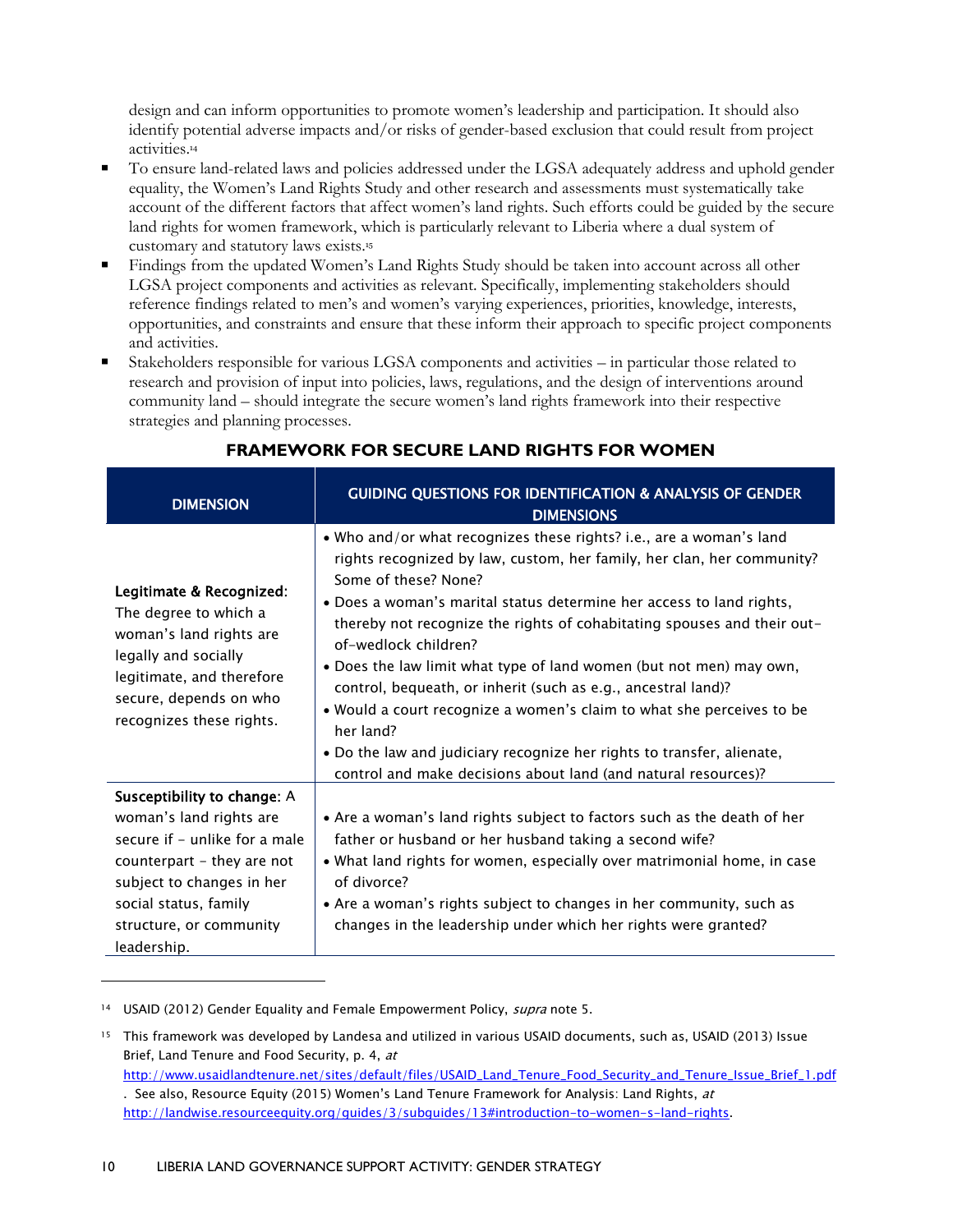| <b>DIMENSION</b>                 | <b>GUIDING QUESTIONS FOR IDENTIFICATION &amp; ANALYSIS OF GENDER</b><br><b>DIMENSIONS</b> |
|----------------------------------|-------------------------------------------------------------------------------------------|
| Duration: For rights that are    | • Are a woman's rights granted for an extended period of time (as                         |
| granted for a fixed period       | compared with men)?                                                                       |
| of time, the longer the          | • What social arrangements might affect duration? For example, are land                   |
| period the more secure are       | rights linked to a marriage, in which case they last as long as the                       |
| the rights. For example,         | marriage does, or are they linked to the presence of male children of                     |
| land rights granted for an       | the blood-line in the household, in which case they may last for as long                  |
| undetermined period may          | as the children are unmarried and remain in the household?                                |
| be less secure than those        | . Do women's rights to land extend only until she improves the land and                   |
| granted for a season.            | can then be taken away?                                                                   |
| <b>Enforceability: For her</b>   | • Are women aware of their rights and where to present a claim?                           |
| rights to be secure, a           | • Can women easily get to the forum for presenting a claim?                               |
| woman must be able to            | • Do women have the knowledge and means to present their claims?                          |
| enforce them. Enforcement        | • If a woman's case will be heard, will the overall process take a very long              |
| options may be available in      | period of time?                                                                           |
| formal courts or with            | • Is a decision in a woman's favor likely to occur, and if it is, is it likely to         |
| customary institutions.          | be implemented?                                                                           |
| <b>Exercisable without Extra</b> |                                                                                           |
| <b>Approval:</b> A woman's land  |                                                                                           |
| rights are more secure if        | To exercise their rights, must women obtain the approval or<br>$\bullet$                  |
| they can be exercised            | permission (formal or informal) of another person, such as a                              |
| without being subject to         | husband, father, or other male relative?                                                  |
| conditions that men are not      |                                                                                           |
| asked to fulfill.                |                                                                                           |

#### <span id="page-14-0"></span>3.1.2 ENSURING MEANINGFUL PARTICIPATION BY WOMEN

Women's meaningful participation in project-related staffing, processes, activities, and entities is critical to advancing gender-responsive outcomes. Ensuring this takes place calls for interventions at various levels and across numerous project components and activities, guidance for which is provided below.

Mechanics

- Establish a mechanism for regular consultations with women and organizations with gender-related mandates when addressing policy, legal, or other issues of critical importance to women.
- Immediately following mixed meetings, hold separate meetings for women during which they have the opportunity to ask questions, share opinions, and make suggestions.
- Where mixed groups are not appropriate or preferred, hold separate meetings for women and men, and integrate the specific concerns of women discussed in the women-only groups into the men's meetings and larger group discussions.
- With respect to conferences, seek meaningful inclusion of women as attendees, chairpersons, presenters, contributors, and speakers.

Raise awareness and equip with knowledge

 Conduct activities to develop women's awareness and understanding of policies, laws, and other relevant topics, aimed at instilling a sense of confidence in subject matter that can bolster women's willingness to participate meaningfully and actively in various forums. Such activities can be conducted prior to mixed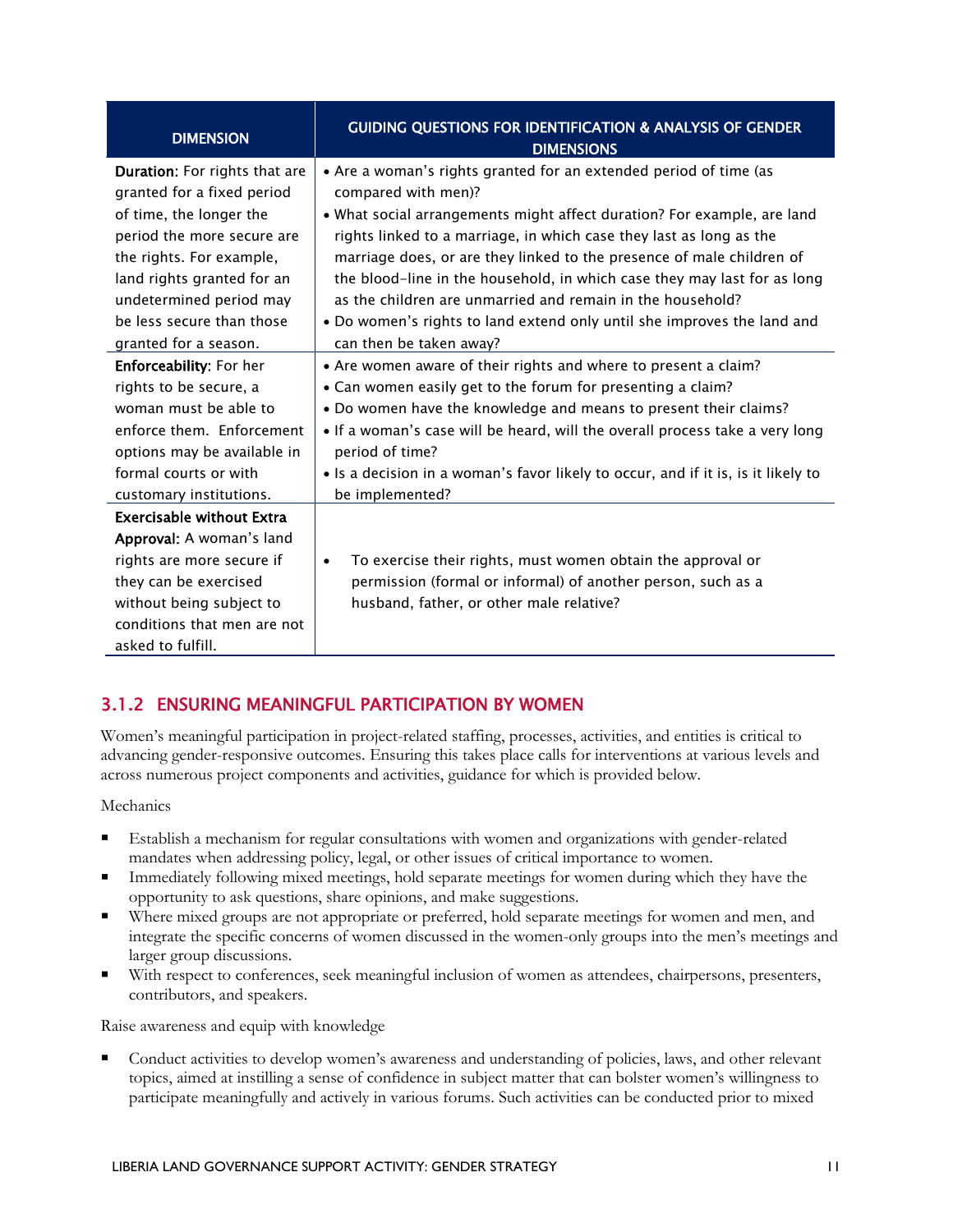meetings or other forums, and are relevant in a range of contexts, from working groups at the Land Commission to land-related bodies at the national, local, municipal, and community levels.

 Ensure that women understand how to participate and why their participation is important, and that they believe a positive outcome is possible.

Ensure Accessibility

- Account for the competing demands and existing commitments of men and women, and ensure that locations and timing of events, meetings, discussions, gatherings, etc. are convenient for both.
- Consider providing or supplementing the cost of childcare for women to enable them to attend conferences, community discussions, etc.

Targeted staffing and recruitment

- Ensure recruitment and selection of women among candidates for fellowships, master's programs, and other professional development opportunities; project staff; consultants; and other partners, including those conducting land services for the private sector and for forming public-private partnerships.
- For organizational partners, seek out women-led, women-staffed, and/or gender-focused CSOs.

Seek feedback

<span id="page-15-0"></span> Structure evaluation forms for activities, consultations, and conferences to solicit sex-disaggregated information in order to analyze if men and women's interests and expectations were met.

#### 3.1.3 GENDER-RESPONSIVE COMMUNICATIONS AND AWARENESS-RAISING

Communication, awareness-raising, education, and effective dissemination of information are crucial to shaping norms, attitudes, and practices relating to gender and women's land rights. Continuous gender sensitization is essential for breaking down gender-related barriers surrounding land. As a part of this, messages that raise awareness about gender dimensions of land-related issues can challenge biased norms that perpetuate genderbased discrimination, and facilitate discussions of land and gender issues.

Most LGSA project components involve related activities, from awareness-raising campaigns on policy and legal issues with government, private sector, civil society, and local communities, to development of training manuals and dissemination of research findings and policy recommendations through conferences and reports. As implementing stakeholders undertake the task of tailoring their approach to project components and activities to meet the Gender Strategy's broader principles and strategies, they should reference the guidance below.

Gender-positive framing

- Irrespective of the audience and level of engagement, ensure that gender and women's land rights are a specific cross-cutting theme in any materials – including policy briefs, reports, and conference materials – and that some materials are focused specifically on gender and women's land rights.
- To enhance credibility, the gender elements of core messages should be backed with evidence whenever possible.
- Framing change as a positive development that brings benefits for the whole community is often more successful than presenting it as involving a loss of power for existing power-holders. Thus, analysis for framing messages should include consideration of the problems that gender inequity and inequality in land rights currently causes, and all core messages should emphasize the benefits of equitable land governance.

Audience and modes of presentation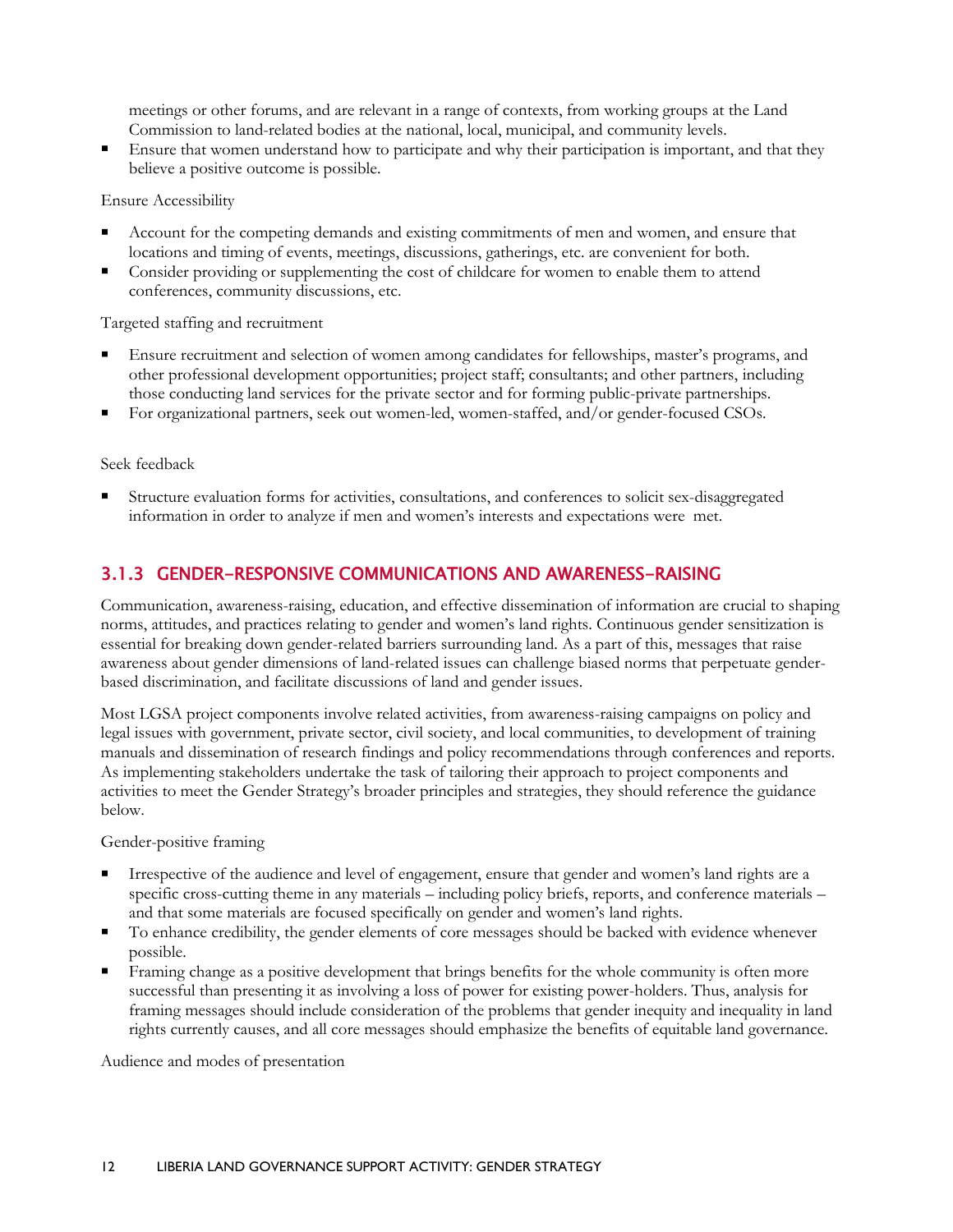- Conduct **audience-mapping** in order to understand target audiences' general level of knowledge, awareness, and openness to gender issues and the specific land rights issues at stake. Audience-mapping should also aim to understand who and/or what holds the mandate to build awareness on gender and land issues, and ensure that these individuals and institutions are included in the audience and as actors in message delivery.
- **Oral and visual communication tools** should be considered, as rural women often have very limited access to print media and printed information. Additional tools that can sometimes overcome gendered barriers include community theater, comic books, songs, posters, cell phones, and videos.

Inclusive approach

 Awareness-raising is most effective when many **different stakeholders collaborate** and when **entire communities are involved** in the awareness-raising activities. This requires a carefully thought-out strategy for reaching both women and men and working with diverse stakeholders at different levels. Important factors for success may include facilitating women's leadership of awareness-raising meetings. Where appropriate and strategic, encourage the participation of men in advocacy efforts seeking to challenge gender roles and unequal power relations.

#### <span id="page-16-0"></span>3.1.4 IMPROVING HUMAN AND INSTITUTIONAL CAPACITY FOR GENDER-RESPONSIVE LAND GOVERNANCE

Capacity development activities are built into numerous LGSA components and are aimed at a variety of diverse stakeholders, from government representatives and institutions to the private sector and local communities.

Gender and women's land rights awareness across components

- Regardless of whether their core focus is gender-related, capacity development opportunities and approaches should include components **focused on developing knowledge and capacity around gender** and the gender dimensions of land rights.
- When identifying and prioritizing beneficiaries, providers, and brokers of capacity, **consider gender balance and expertise**. The determination of the gaps and existing expertise is likely to reflect and respond to the needs of men and women where the process is inclusive.

Institutions and organizations

- The mapping and auditing of land governance institutions should seek out and examine gaps and expertise related to gender, including on institutions' substantive expertise and skills and composition of human resources.
- Support to institutions for the development of human resources and budgetary strategies should include guidance on how to ensure that approaches to human resources support meaningful inclusion of women; how to ensure that budgets allocate adequate funding for gender-responsive strategies and processes; and how to track expenditures to assess the extent to which spending aligns with planned gender-responsive strategies and activities.
- Efforts to strengthen other organizations' ability to provide affordable land-related services (in particular those planned under LGSA Component 4) – should include capacity development on the gender dimensions and implications of services and their implementation.
- LGSA should ensure there are adequate financial and human resources allocated to carry out the gender analysis and capacity development for project staff, partners and institutional partners.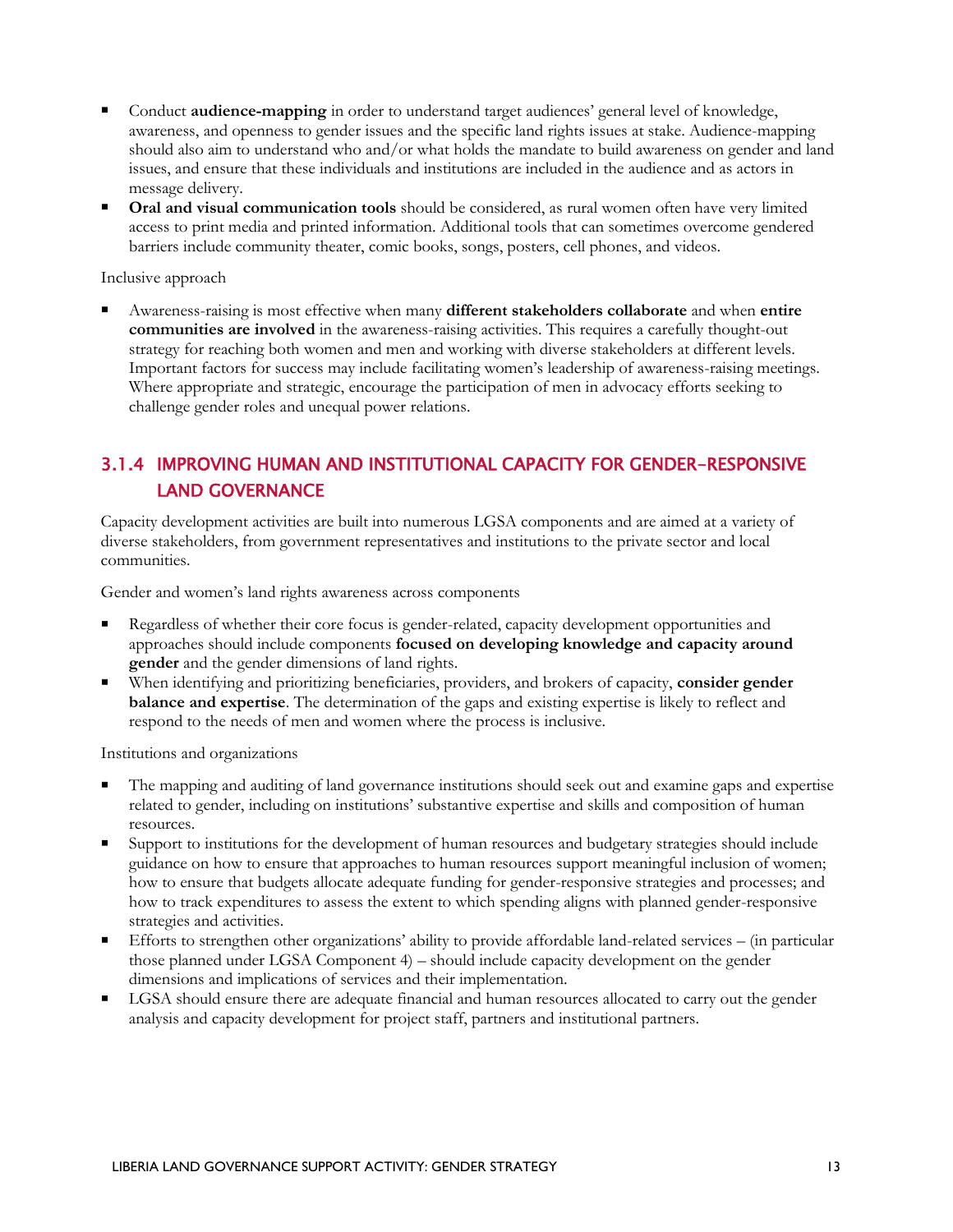#### <span id="page-17-0"></span>3.1.5 GENDER-RESPONSIVE MONITORING AND EVALUATION

Ensuring that gender is adequately integrated into the Monitoring and Evaluation Plan is a critical element of tracking the project's progress toward the goal of gender-responsive and socially-equitable land reform in Liberia. USAID requires that performance management systems and evaluations at the project or activity levels must include gender-responsive indicators and sex-disaggregated data when analyses show that (1) the different roles, and status of women and men within the community, political sphere, workplace, and household affect the activities to be undertaken and (2) the anticipated results of the work would affect women and men differently.<sup>16</sup> For detailed recommendations on aligning Monitoring and Evaluation Plan with the Gender Strategy, please refer to Appendix 1.

 $\ddot{\phantom{a}}$ 

<sup>&</sup>lt;sup>16</sup> USAID, Guide to Gender Integration and Analysis, *supra* note 11.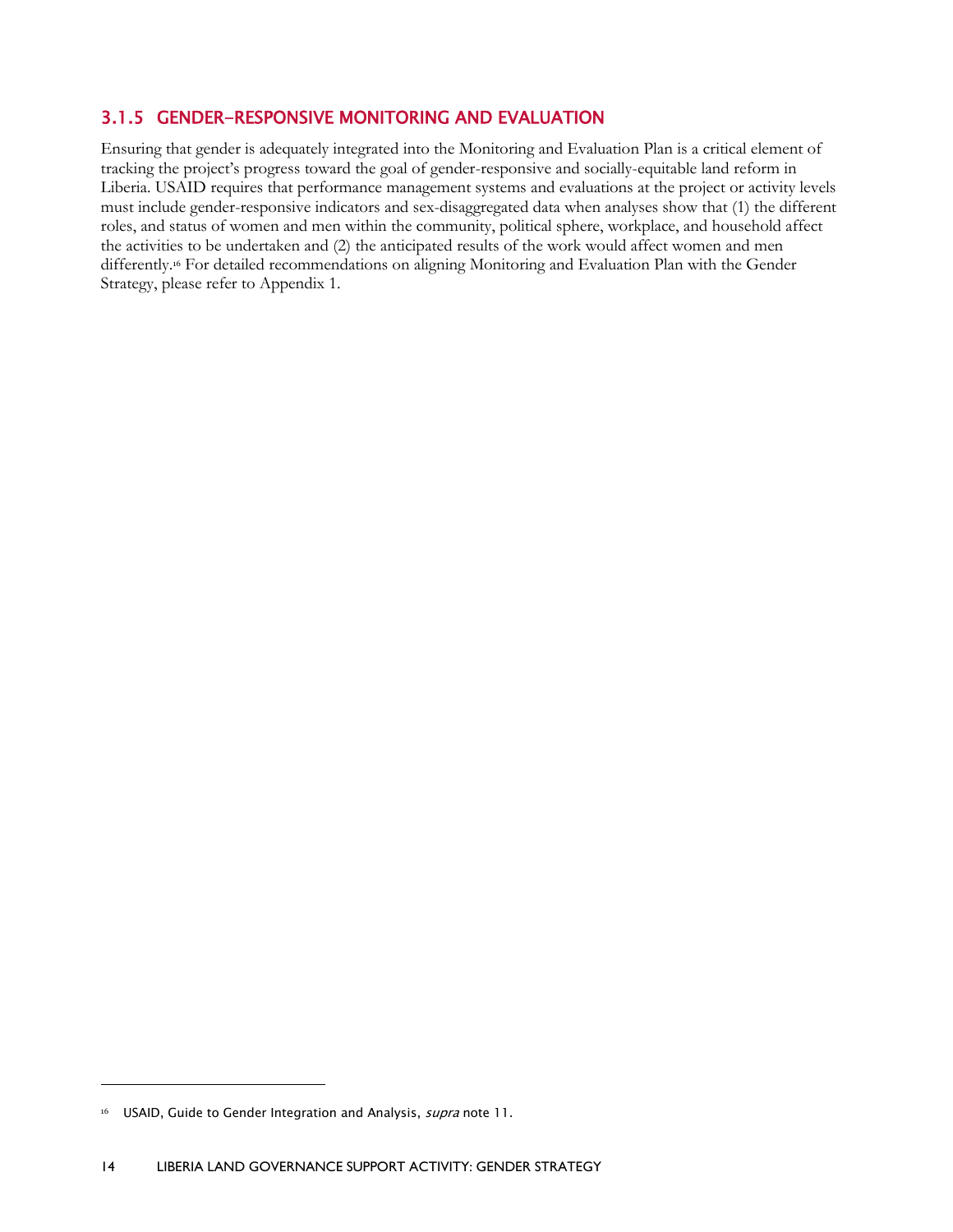# <span id="page-18-0"></span>4.0 RESOURCES

The following resources can provide guidance in carrying forward the recommendations in the Gender Strategy:

- ACDI/VOCA, Gender Analysis, Assessment and Audit Manual & Toolkit, 2012, available at: [http://acdivoca.org/sites/default/files/attach/legacy/site/Lookup/ACDI-VOCA-Gender-Analysis-](http://acdivoca.org/sites/default/files/attach/legacy/site/Lookup/ACDI-VOCA-Gender-Analysis-Manual/$file/ACDI-VOCA-Gender-Analysis-Manual.pdf)[Manual/\\$file/ACDI-VOCA-Gender-Analysis-Manual.pdf.](http://acdivoca.org/sites/default/files/attach/legacy/site/Lookup/ACDI-VOCA-Gender-Analysis-Manual/$file/ACDI-VOCA-Gender-Analysis-Manual.pdf)
- Food and Agriculture Organization of the United Nations, Governing Land for Women and Men: A Technical Guide to Support the Achievement of Responsible Gender-Equitable Governance of Land Tenure, 2013, available at: [http://www.fao.org/docrep/017/i3114e/i3114e.pdf.](http://www.fao.org/docrep/017/i3114e/i3114e.pdf)
- Land O'Lakes, Inc., Integrating Gender Throughout a Project's Life Cycle 2.0: A Guidance Document for International Development Organizations and Practitioners, 2015, available at: [http://idd.landolakes.com/getattachment/Resources/Tools/Integrating-Gender-into-Land-O-Lakes-](http://idd.landolakes.com/getattachment/Resources/Tools/Integrating-Gender-into-Land-O-Lakes-Technical-App/Integrating-Gender-throughout-a-Project-s-Life-Cycle_FINAL_compressed.pdf.aspx)[Technical-App/Integrating-Gender-throughout-a-Project-s-Life-Cycle\\_FINAL\\_compressed.pdf.aspx.](http://idd.landolakes.com/getattachment/Resources/Tools/Integrating-Gender-into-Land-O-Lakes-Technical-App/Integrating-Gender-throughout-a-Project-s-Life-Cycle_FINAL_compressed.pdf.aspx)
- Resource Equity, Women's Land Tenure Framework for Analysis: Land Rights, 2015, available at: [http://landwise.resourceequity.org/guides/3/subguides/13#introduction-to-women-s-land-rights.](http://landwise.resourceequity.org/guides/3/subguides/13#introduction-to-women-s-land-rights)
- USAID, Gender Equality and Female Empowerment Policy, March 2012. [https://www.usaid.gov/sites/default/files/documents/1865/GenderEqualityPolicy\\_0.pdf.](https://www.usaid.gov/sites/default/files/documents/1865/GenderEqualityPolicy_0.pdf)
- USAID, Guide to Gender Integration and Analysis: Additional Help for ADS Chapters 201 and 203, at [https://www.usaid.gov/sites/default/files/documents/1865/201sab.pdf.](https://www.usaid.gov/sites/default/files/documents/1865/201sab.pdf)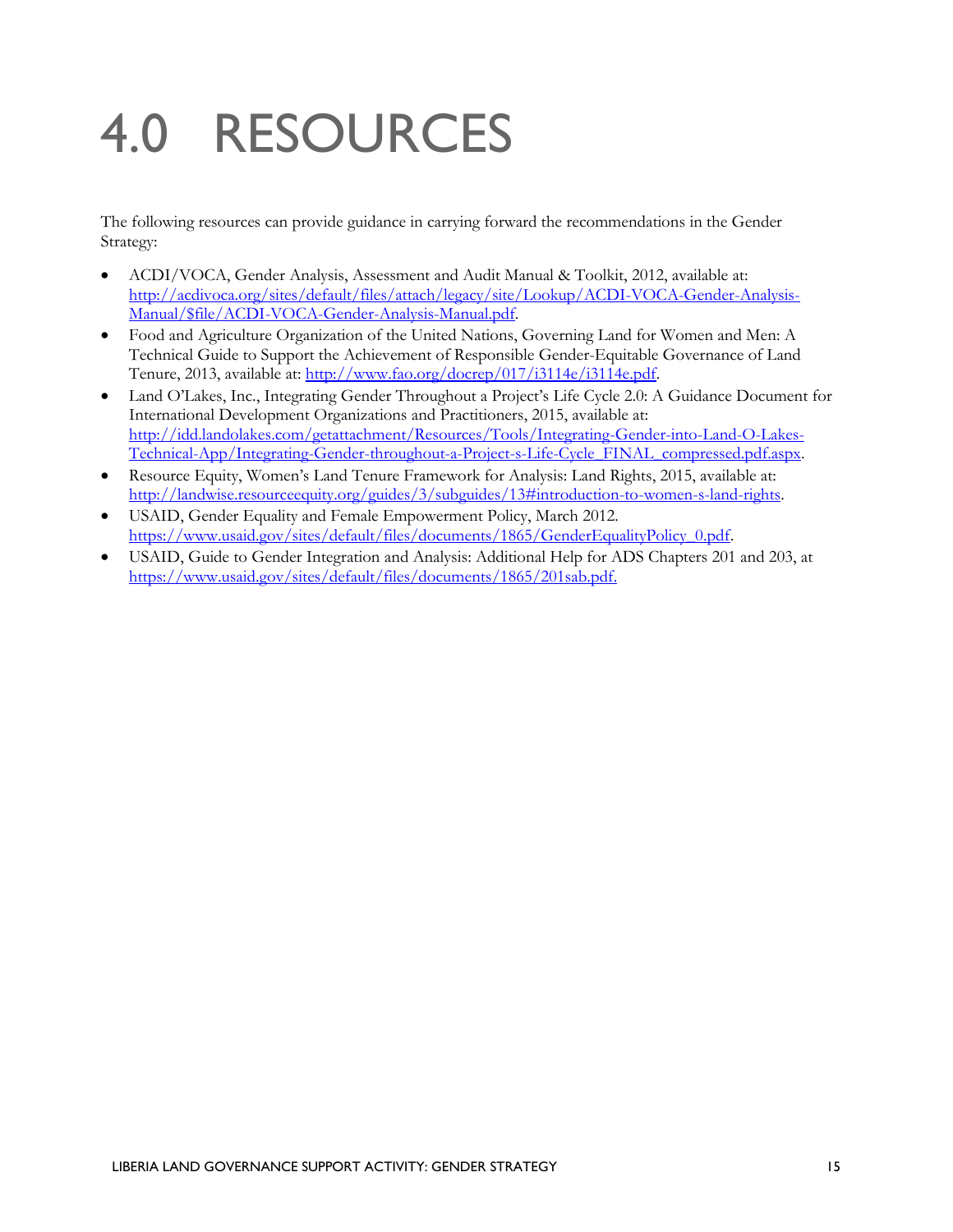# <span id="page-19-0"></span>APPENDIX 1: LAND GOVERNANCE SUPPORT ACTIVITY GENDERED MONITORING AND EVALUATION: SUGGESTED AMENDMENTS TO THE LGSA MONITORING AND EVALUATION PLAN

Tracking the LGSA work to ensure that it is gender responsive – it acknowledges gender differences and proactively addresses them – would require three types of changes to the indicators currently included in the project's Monitoring and Evaluation Plan. Incorporating these changes through the specific recommendations below would help to ensure substantial alignment with the Gender Strategy.

- In some cases, the most effective path is to adjust the name of the indicator so that we only count things if they are gender-responsive. For example, we only count as success policy changes that are genderresponsive because we acknowledge that policy changes that appear to be gender neutral may in fact institutionalize or reinforce gender disparities.
	- *This approach signals a strong commitment to addressing gender issues: progress is not considered progress unless it is gender responsive.*
- In some cases, the most effective path is to add "companion" indicators so that for every aspect of the project that we track, we identify what proportion of the progress identified benefits women. For example, we count the number of people trained as one indicator and then add a companion indicator that tracks what percentage of those trained were women.
	- *Relying on companion indicators emphasizes the importance of the gender dimensions and, because they are accompanied by targets they also provide clear expectations and incentives to all involved.*
- Finally, in some cases, we will opt for disaggregating an indicator by sex.
	- *This is the minimum that can be done to assess progress in a gender sensitive way. It is the weaker option because it does not come with targets, it is limited to reporting, and the disaggregation may be omitted in important conversations.*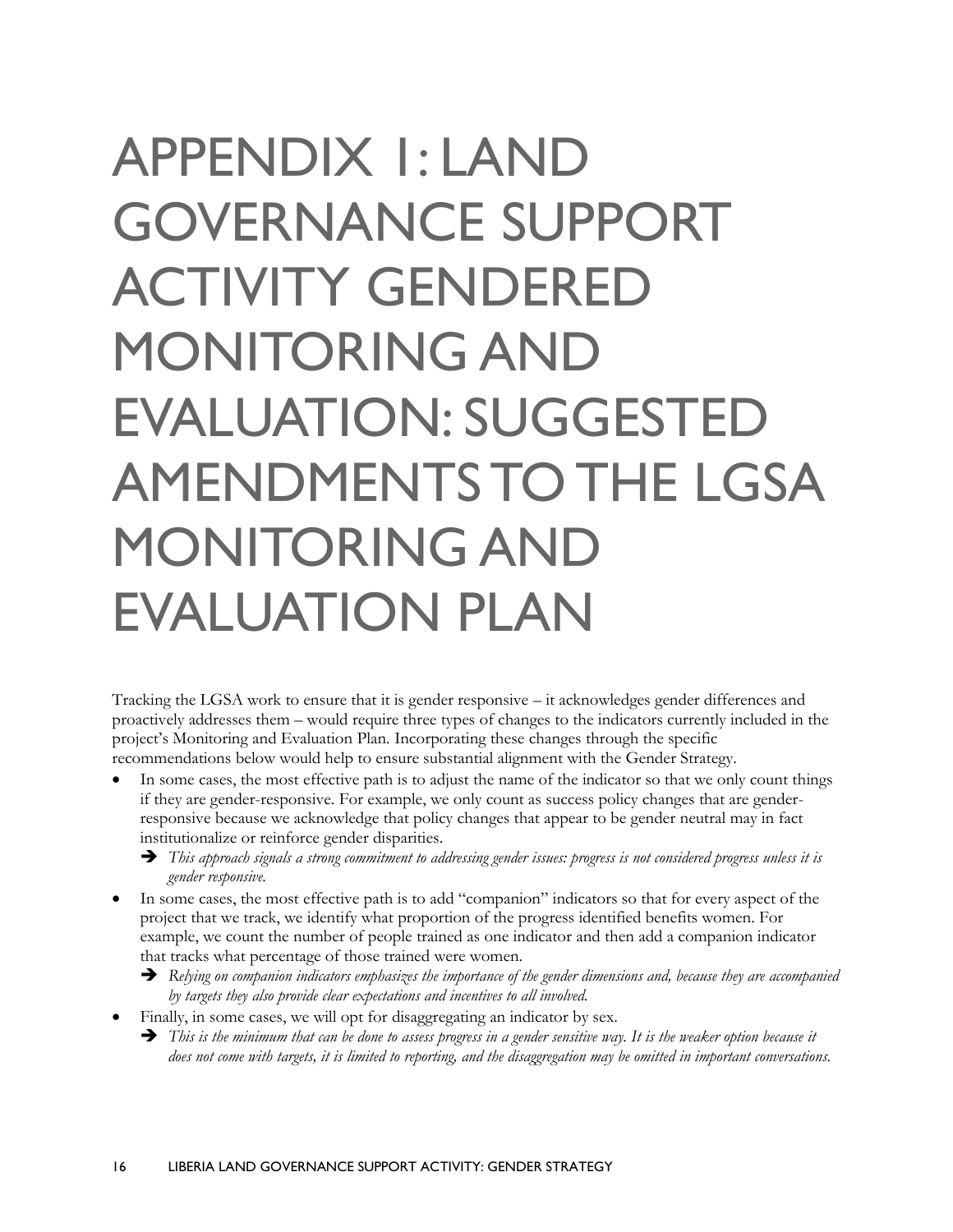#### **Specific Recommendations**:

LGSA's national Gender and Land Specialist must be involved in determining whether the activities/outputs tracked qualify as gender responsive.

#### **1.1: Number of specific pieces of legislation or implementing regulations proposed, adopted and/or implemented affecting property rights of the urban and rural poor as a result of United States Government (USG) assistance.**

Recommendation: modify its name to read:

Number of specific *gender-responsive* pieces of legislation or implementing regulations proposed, adopted and/or implemented affecting property rights of the urban and rural poor as a result of USG assistance.

If modifying the indicator's name is not an option, we suggest adding a companion indicator:

 $\checkmark$  % of those pieces of legislation or implementing regulations that are gender-responsive Target: 100%

#### **1.2: Number of public consultations held regarding proposed policy, legal, regulatory reforms** Recommendation: modify its name to read:

Number of *gender-responsive* public consultations held regarding proposed policy, legal, regulatory reforms If modifying the indicator's name is not an option, we suggest adding a companion indicator:

 $\checkmark$  % of those consultations that have taken explicit steps to ensure active and direct participation from women.

Target: 100%

[Note: we specify women because, from a gender perspective, they are the ones likely to be marginalized in consultations unless specific steps are taken.]

#### **1.3: Number of individuals trained in land tenure and property rights as a result of USG assistance** Recommendation: modify its name to read:

Number of individuals trained in *gender-responsive* land tenure and property rights as a result of USG assistance In addition, we recommend adding a companion indicator:

 $\checkmark$  % of women among those trained. Target: 50%

[Note: we specify women because, from a gender perspective, they are the ones likely to be marginalized in the provision of trainings unless specific steps are taken.]

#### **2.2: Number of individuals seeking land administration services**

Recommendation: analyze and report disaggregated by sex (as already indicated in M&E plan)

#### **2.3: Number of individuals from land governance institution who received Master's degrees in land administration and governance as a result of USG support.**

Recommendation: analyze and report disaggregated by sex (as already indicated in M&E plan)

In addition, we recommend adding this indicator:

Number of individuals from land governance institution who received capacity building to address gender issues in land administration and governance as a result of USG support. **2.4: Number of land transactions completed**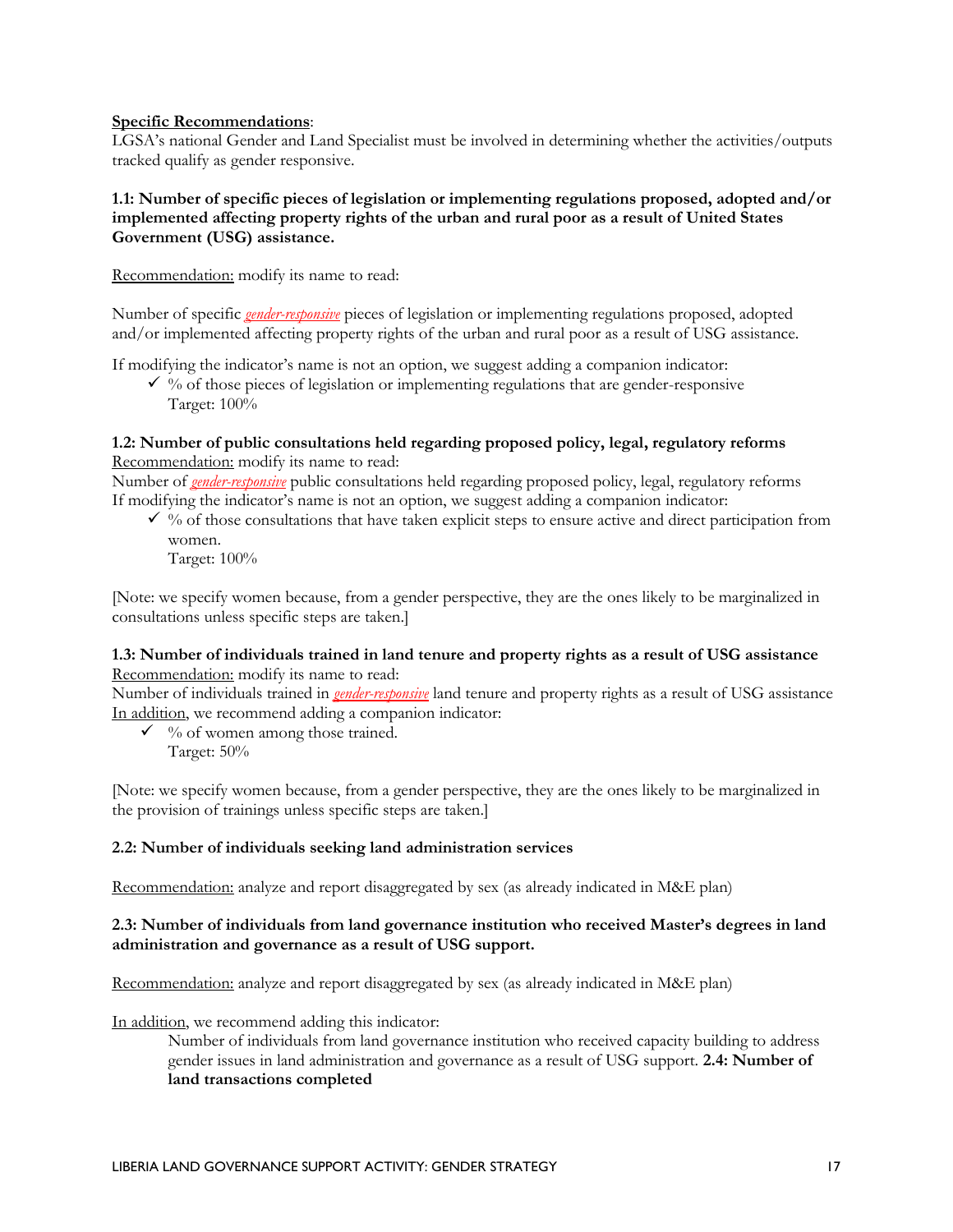Recommendation: analyze and report disaggregating by sex of the subjects involved [Note: this disaggregation has not been contemplated in the current M&E plan, but is critical to genderresponsive project implementation.]

#### **3.1: Percentage of adults in pilot areas who report that their land tenure rights are secure**

Recommendation: add a companion indicator:

 $\checkmark$  % of women among those who report that their land tenure rights are secure Target: 50%

#### **3.3: Number of households or organization with formalized land rights as a result of USG assistance**

Recommendation: add a companion indicator:

 $\checkmark$  % of these households for which the formal rights explicitly include women

Target:  $> 80\%$  (This target assumes that formalized land rights for women include both those rights held individually by single women heads of household, and rights co-held by wives and husbands in tenancy of the entirety).

#### **3.4: Number of disputed land or property rights cases resolved by local authorities, contractors, mediators or courts as a result of USG assistance**

Recommendation: analyze and report disaggregating by sex of the subjects involved

[Note: this disaggregation has not been contemplated in the current M&E plan, but is critical to genderresponsive project implementation.]

#### **4.1: Number of outreach materials on land tenure and property rights distributed through USG assistance**

Recommendation: modify its name to read:

Number of *gender-responsive* outreach materials on land tenure and property rights distributed through USG assistance

If modifying the indicator's name is not an option, we suggest adding a companion indicator:

- $\checkmark$  % of those materials that are gender-responsive
	- Target: 100%

#### **4.2: Number of public outreach activities on land tenure and property rights held with USG assistance**

Recommendation: modify its name to read:

Number of *gender-responsive* public outreach activities on land tenure and property rights held with USG assistance

If modifying the indicator's name is not an option, we suggest adding a companion indicator:

 $\checkmark$  % of those public outreach activities that were gender-responsive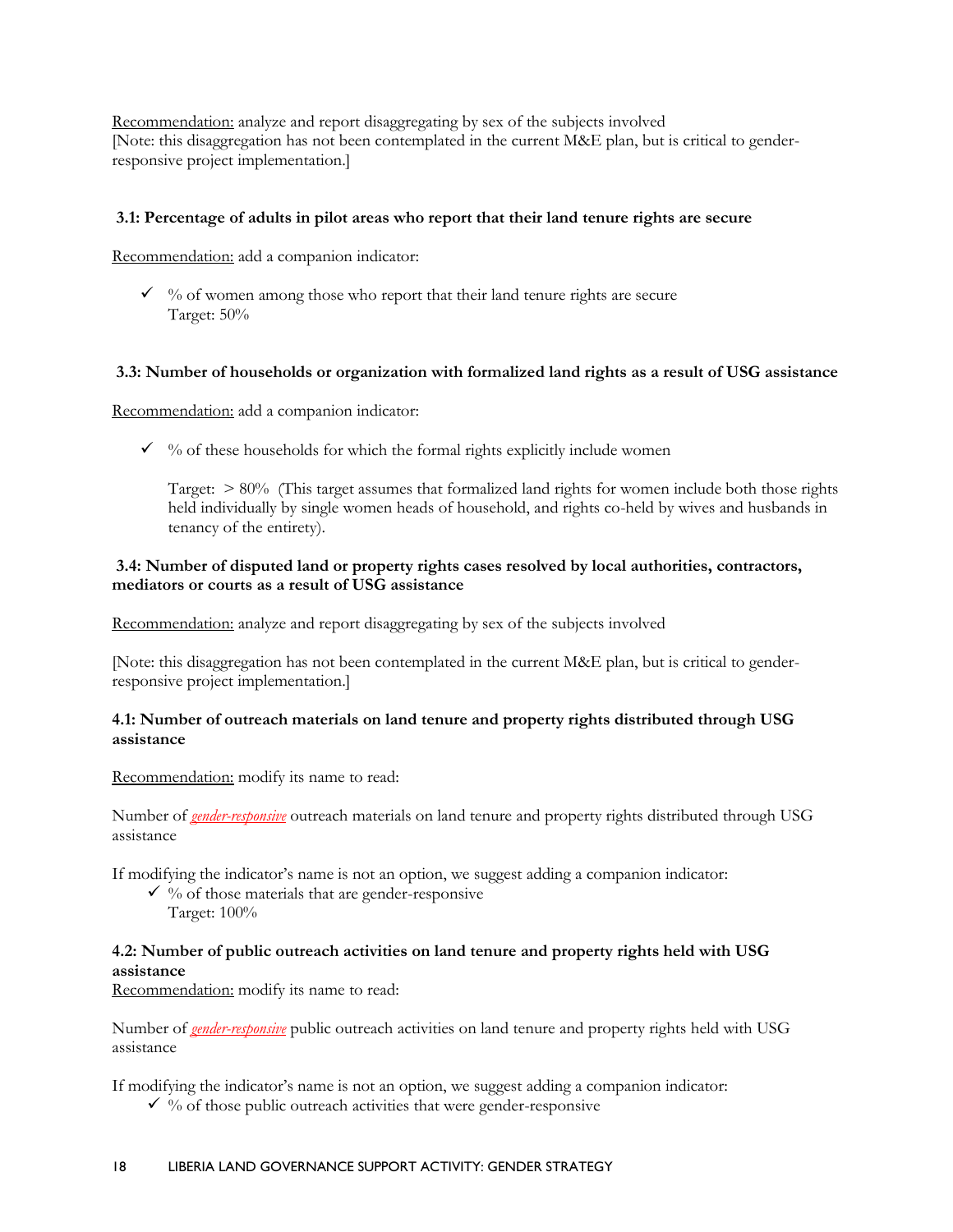Target: 100%

#### **4.3: Number of new or existing private professional organizations of surveyors and other land related professions supported**

Recommendation: add a companion indicator:

Average % of women among the members of those organizations receiving training and support through the project. Target 50%

#### **4.4: Number of marginalized people who have access to land tenure and property rights services from land governance institutions**

Recommendation: add a companion indicator:

 $\checkmark$  % of women among the marginalized people who have access to these services Target: 75% (Note: we propose a target of 75% given that the project defines as marginalized women, youth and persons with disabilities and therefore by default a large proportion of this group is likely to be made of women).

#### **4.5: Number of NGOs, CSOs and private sector organizations engaged in land tenure and property rights activities as a result of USG assistance**

Recommendation: modify its name to read:

Number of NGOs, CSOs and private sector organizations engaged in *gender-responsive* land tenure and property rights activities as a result of USG assistance

If modifying the indicator's name is not an option, we suggest adding a companion indicator:

 $\checkmark$  % of those organization whose land tenure and property rights activity portfolio is gender-responsive Target: 100%

#### **Final recommendation: It will be important to track the extent to which project partners integrate the advice of the project's Gender and Land Specialist in implementing the Gender Strategy. To this end, we would propose two additional indicators:**

- $\checkmark$  % of partner annual workplans receiving review and feedback from Gender and Land Specialist Target: 100%
- $\checkmark$  % of Gender and Land Specialist feedback on annual workplans that partners integrate into the design and implementation of these workplans Target 80%